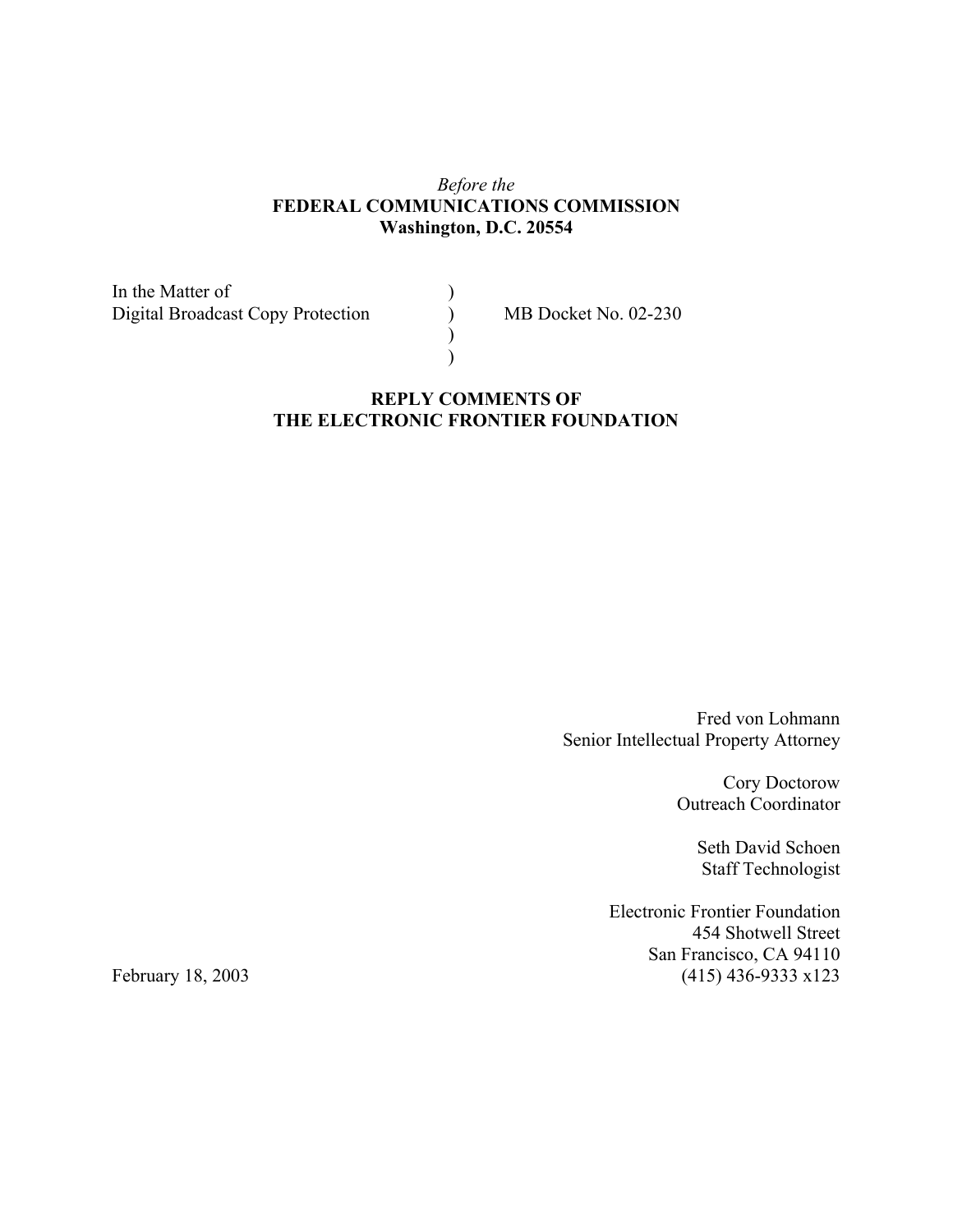# **Table of Contents**

| I.              | Introduction                                                                                |    |  |
|-----------------|---------------------------------------------------------------------------------------------|----|--|
| II.             | Proponents of a broadcast flag mandate have failed to demonstrate its necessity             |    |  |
| A.              | Internet redistribution of DTV content is not a realistic threat today, nor will it be in   |    |  |
|                 | the foreseeable future.                                                                     |    |  |
| <b>B.</b>       |                                                                                             |    |  |
| $C_{\cdot}$     |                                                                                             |    |  |
| D.              |                                                                                             |    |  |
| Ш.              |                                                                                             |    |  |
| A.              |                                                                                             |    |  |
| <b>B.</b>       |                                                                                             |    |  |
| $\mathcal{C}$ . | "Encrypt at source" will not necessarily be any more effective than the broadcast flag. .16 |    |  |
| D.              | In light of its ineffectiveness as a content protection measure, any consideration of a     |    |  |
|                 |                                                                                             |    |  |
| E.              | Alternatives to the Broadcast Flag: Voluntary measures by content owners offer more         |    |  |
|                 |                                                                                             |    |  |
| $F_{\cdot}$     |                                                                                             |    |  |
| G.              | The MPAA Proposal will not "level the playing field" with conditional access systems.       |    |  |
|                 | 20                                                                                          |    |  |
| IV.             |                                                                                             | 21 |  |
| A.              | The MPAA Proposal denies consumers the benefits of "convergence" between the                |    |  |
|                 |                                                                                             |    |  |
| <b>B.</b>       | The MPAA Proposal would undermine legitimate fair use activities24                          |    |  |
| $\mathcal{C}$ . |                                                                                             |    |  |
| V.              | The MPAA Proposal is anti-competitive, anti-innovation and threatens the constitutional     |    |  |
|                 |                                                                                             |    |  |
|                 | A.                                                                                          |    |  |
| <b>B.</b>       | "Table A" poses serious risks of anti-competitive harm to the market for DTV                |    |  |
|                 |                                                                                             |    |  |
| $\mathcal{C}$ . | The MPAA Proposal threatens the First Amendment rights of computer programmers29            |    |  |
| VI.             | The weaknesses of the MPAA Proposal stem from the flawed process that lead to its           |    |  |
|                 | .30<br>creation                                                                             |    |  |
| VII.            |                                                                                             |    |  |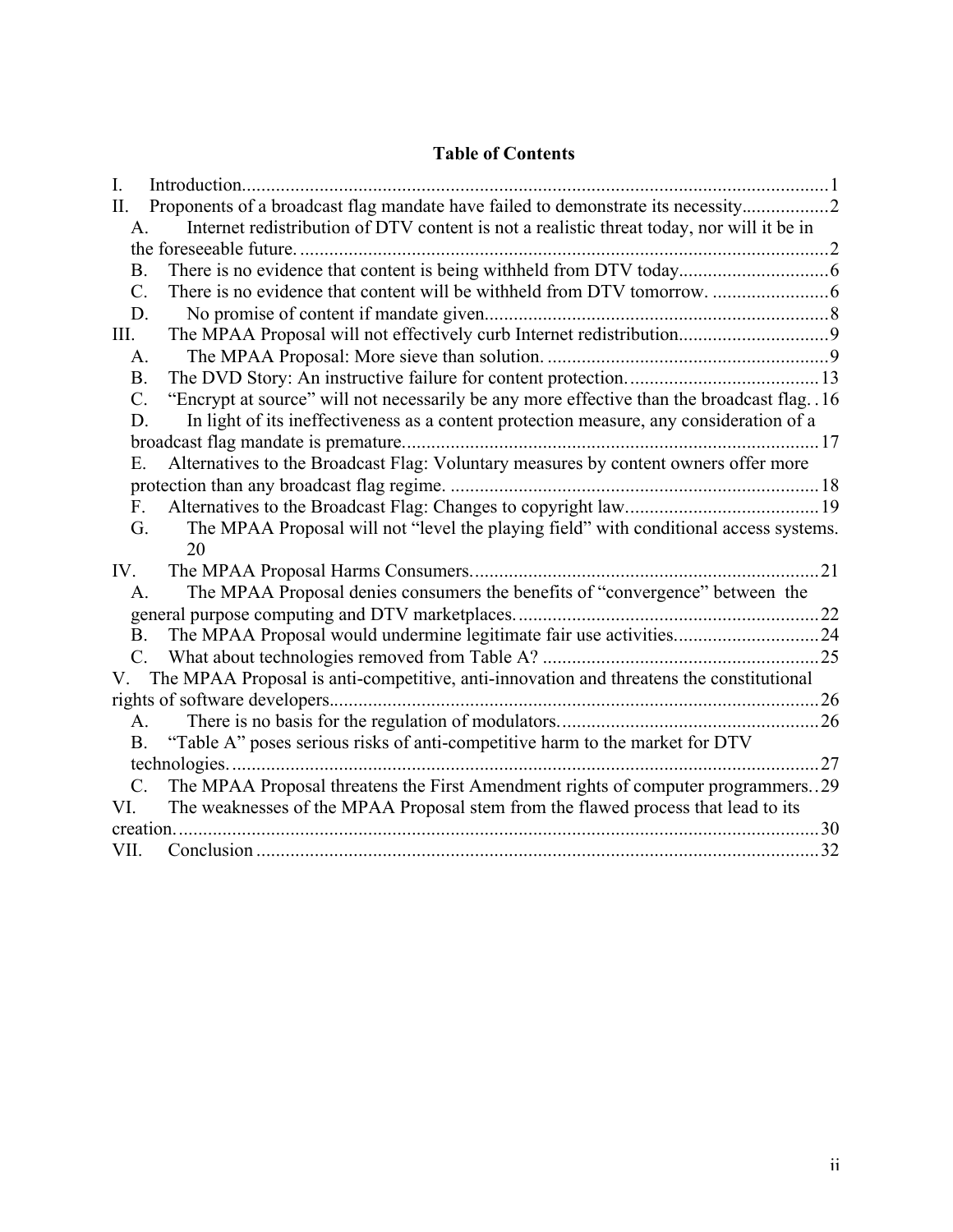The Electronic Frontier Foundation (EFF) submits the following reply comments in connection with the Commission's *Notice of Proposed Rule-Making (In re Digital Broadcast Copy Protection)*, FCC Docket No. 02-230 (issued Aug. 9, 2002) (the "NPRM").

#### **I. Introduction**

In its initial comments, $<sup>1</sup>$  EFF expressed its view that a</sup> technology mandate to support the broadcast flag for digital television (DTV) is both unnecessary and unwise. In a joint comment submitted in this docket, $2$  however, a group of entertainment industry entities has set forth a detailed prescription for just such a technology mandate ("MPAA Proposal"), largely based on recommendations contained in the *Final Report of the Co-Chairs of the Broadcast Protection Discussion Group of the Copy Protection Technical Working Group ("BPDG Final Report")*. 3

Having participated extensively in the Broadcast Protection Discussion Group ("BPDG"), EFF is intimately familiar with the MPAA Proposal, having attended all of the meetings of the BPDG. It is our view that the technology mandate proposed therein is unnecessary, ineffective, and unwise.

EFF agrees with the Consumer Electronics Association that

[R]egulatory agencies, like courts, should issue only such mandates as are narrowly tailored and to not hinder technological innovation. Further, they should only be applied against a substantial, demonstrable threat. Governmental interference should not occur at all unless clearly necessary to foster availability of content, **not just in theory, but in fact**. 4

Facts, however, are in notably short supply in the comments submitted by those who support the MPAA Proposal or broadcast flag mandates like it.

<sup>&</sup>lt;sup>1</sup> Comments of the Electronic Frontier Foundation (submitted Dec. 6, 2002) ("EFF Comment"). All references to party comments herein are in FCC Docket No. 02-230, unless otherwise noted.

<sup>2</sup> Joint Comments of the Motion Picture Ass'n of America, Inc., *et al*. (submitted Dec. 6, 2002) ("MPAA Comments").

<sup>&</sup>lt;sup>3</sup> The *BPDG Final Report* is available from EFF's "Consensus at Lawyerpoint" weblog: http://bpdg.blogs.eff.org.

 $4$  Comments of the Consumer Electronics Ass'n (submitted Dec. 6, 2002), p. 5 (emphasis added).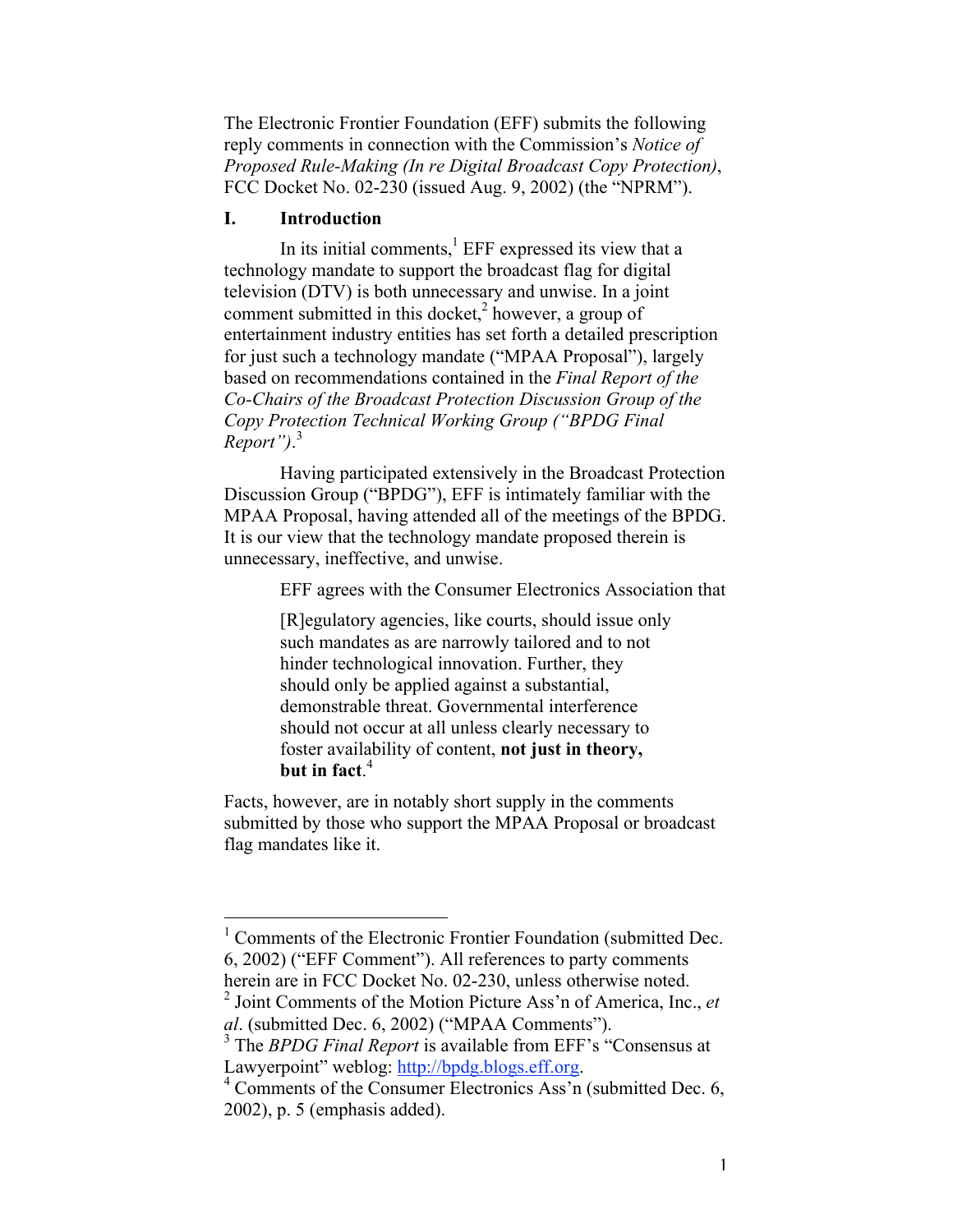Proponents of DTV content protection based on the broadcast flag have failed to produce any empirical evidence regarding:

> The actual scope of Internet redistribution of DTV content today or in the near-future;

The extent to which such redistribution actually threatens the commercial prospects of DTV content producers and terrestrial broadcasters; or

The effectiveness of the MPAA Proposal to meaningfully reduce the incidence of Internet redistribution.

The MPAA Proposal will also:

Harm consumers;

Impair innovation and competition in the DTV market; and

Violate the First Amendment rights of open source software programmers.

In light of these considerations, it is EFF's view that the Commission should reject at this time not only the MPAA Proposal, but any regulatory technology mandates premised on the broadcast flag.

# **II. Proponents of a broadcast flag mandate have failed to demonstrate its necessity.**

In advocating for a broadcast flag mandate, its proponents argue that (1) DTV is uniquely vulnerable to "Internet piracy" and (2) this threat will result in high-quality content being withheld from terrestrial DTV broadcasters.

Proponents of a broadcast flag mandate indulge in considerable hyperbole regarding the "threat" posed to DTV by "Internet piracy," but have failed to come forward with *any* evidence demonstrating that Internet redistribution of DTV content poses a problem today or that it will in the near future. Moreover, what evidence *has* been submitted in this docket makes it plain that high-quality content has *not* been withheld from DTV broadcast as a result of fears regarding Internet piracy.

> A. Internet redistribution of DTV content is not a realistic threat today, nor will it be in the foreseeable future.

Supporters of the MPAA Proposal have failed to document *a single instance* of a DTV broadcast being shared over the Internet. This notwithstanding: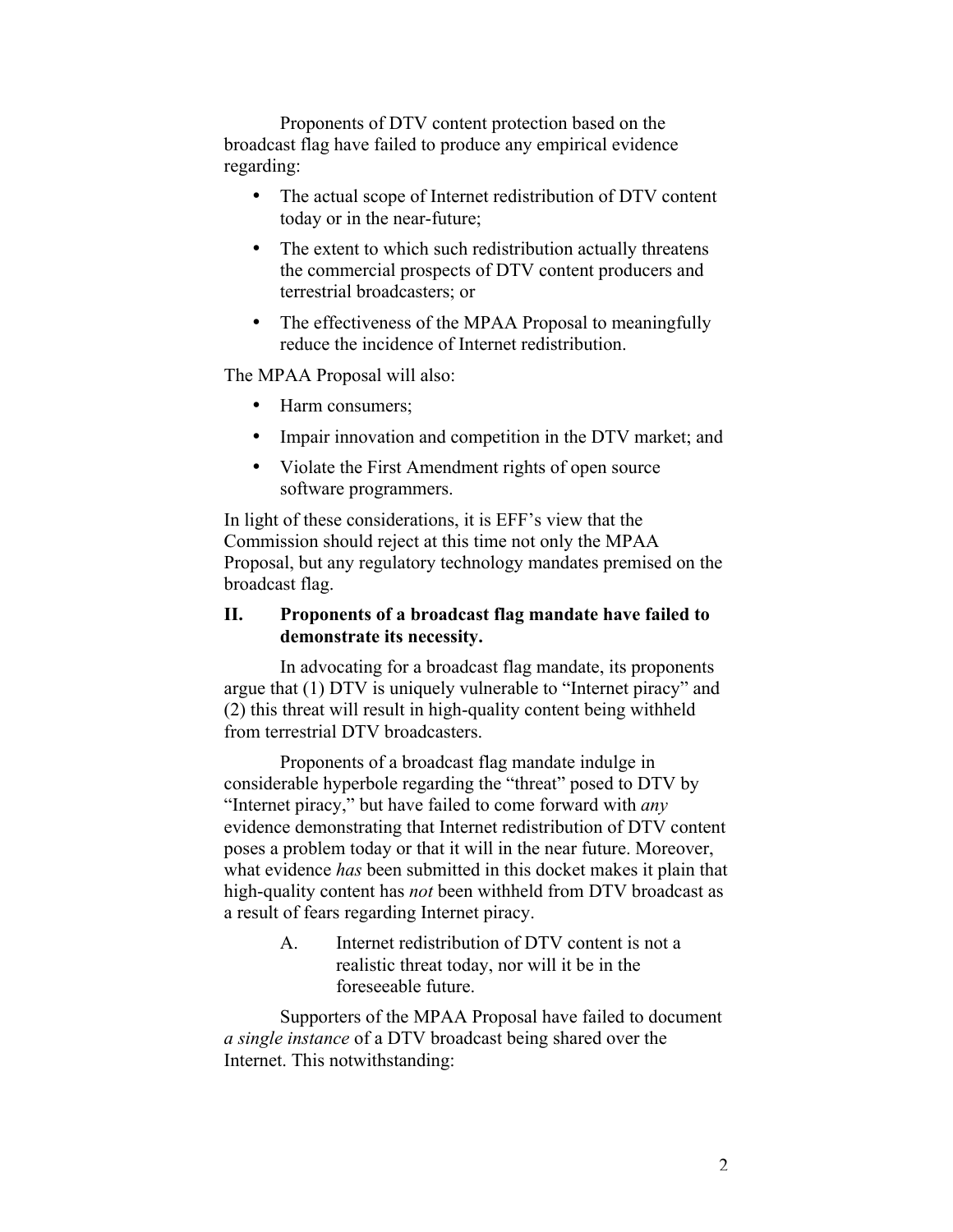the fact that high-quality films (including blockbusters like *Men in Black* and *Saving Private Ryan*) and primetime network programming (including top-rated shows like *ER* and *Law & Order*) are being broadcast today without any content protection in place; $5$ 

the fact that DTV tuner cards for  $PCs^6$  can be purchased for as little as \$299 that will save DTV programming to hard drives without any copy protection whatsoever; and

the fact that millions of American households have broadband Internet connectivity, and tens of millions of consumers are using peer-to-peer (P2P) file-sharing products like Kazaa.

This is not to say that unauthorized Internet redistribution of video content is not occurring—just that *none of it is coming from DTV broadcasts*. The vast majority of the video content being redistributed via the Internet is captured from analog NTSC broadcasts or cable transmissions, extracted from DVDs, or recorded by camcorders in theaters. The MPAA Proposal, of course, will do nothing to curtail the continued availability of content from these other sources.

Full-resolution DTV broadcasts are not being redistributed over the Internet because the resulting files are far too large. A single two-hour movie broadcast in 1080i would occupy over 17 *gigabytes* of hard drive space.<sup>7</sup> As discussed in EFF's initial comment, transmitting such a file over a typical consumer broadband connection would take, under ideal circumstances, over 40 hours.<sup>8</sup> This makes DTV broadcasts, among the consumer video formats available today, uniquely *unattractive* candidates for Internet redistribution. Moreover, these files cannot be reduced in size without sacrificing resolution (and once "down-rezzed," the

<http://www.digitalconnection.com/Products/Video/myhd.asp>.

<sup>&</sup>lt;sup>5</sup> For more examples of the high-value DTV content being broadcast today, in the absence of any broadcast flag technology mandate, see BSA Digital Television Compendium (submitted Dec. 2, 2002).

<sup>&</sup>lt;sup>6</sup> The MyHD DTV tuner card retails today for \$299, is capable of receiving 480p, 720p, and 1080i ATSC broadcasts, and saves the resulting programs to a hard drive in unencrypted form. For more information regarding this card, see

<sup>&</sup>lt;sup>7</sup> Content broadcast at 1080i, when demodulated and stored on a computer in its MPEG format (already highly compressed), fills 8.7 gigabytes per hour. *See* MyHD HDTV PC Decoder Card FAQ, <http://www.digitalconnection.com/Support/cn\_myhd\_1.asp>.

<sup>8</sup> EFF Comment, p. 4.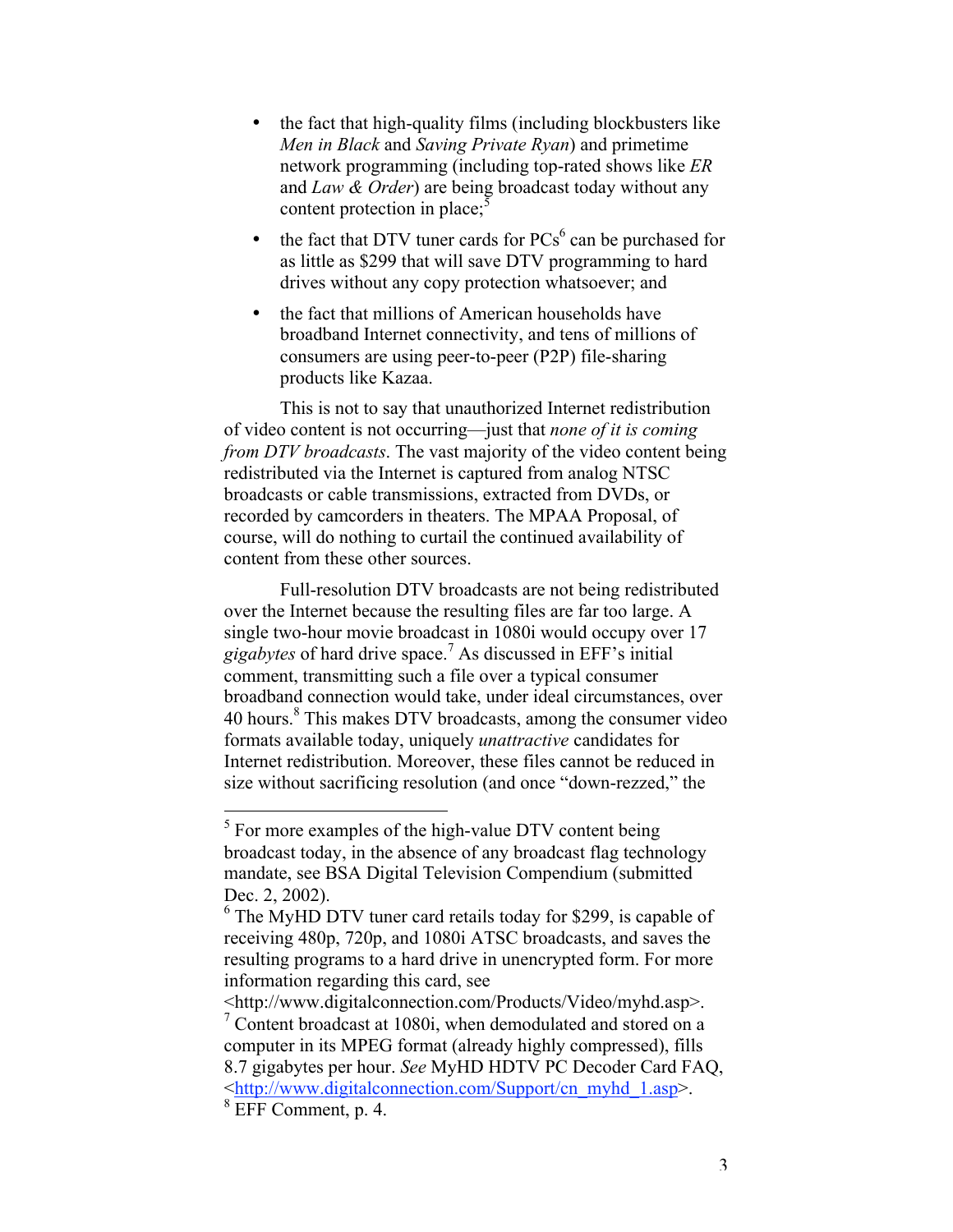files are no better than those readily available from non-DTV sources).<sup>9</sup>

These facts render implausible the parade of Internet horribles marshaled by proponents of the MPAA Proposal. The MPAA Comments declare that, in the absence of a broadcast flag mandate, a consumer will be able blithely to redistribute DTV recordings "via peer-to-peer file trafficking," or "easily e-mail the file as an attachment," or "simply place the recorded file on a personal webpage."10

Each of these hypothetical examples is implausible; some are laughable.<sup>11</sup> In an attempt to substantiate the claims contained in the MPAA Comments, MIT graduate student Raffi Krikorian ran a number of real-world tests, documented in reply comments that he has submitted in this docket.<sup>12</sup> Using a DTV recording of the 2003 Super Bowl, Mr. Krikorian discovered that it was *impossible* for him to send a copy of the game to another person over the Internet using his home broadband connection. Even using his MIT Internet access—a level of broadband connectivity that home Internet users are *never* likely to achieve—he found that it would take a minimum of *2 days* to send a copy over the Internet to a person equipped with a home broadband connection.

"Any recipient of digital broadcast television, not just the professional pirate or amateur hacker, would have it within his or her power to illegally redistribute digital broadcast television content almost at will, everywhere on Earth," declaim the MPAA Comments.<sup>13</sup> Apparently not.

<sup>&</sup>lt;sup>9</sup> Programming captured from DTV broadcasts could be made smaller by sacrificing resolution (colloquially called "downrezzing"). The resulting files would be no better than those that could be obtained from analog NTSC broadcasts or cable transmissions, or video extracted from DVDs. In other words, so long as the content in question is available on DVD or being broadcast in analog NTSC anywhere in the world, those intent on unauthorized Internet redistribution will not need DTV broadcast sources, so will not be affected by any broadcast flag mandate. <sup>10</sup> MPAA Comments, p. 7.

<sup>&</sup>lt;sup>11</sup> Sending DTV content via email? 17 gigabyte email attachments? Is there a single mailserver on the public Internet that would accept and successfully deliver such a thing? Given the outlandishness of the idea, EFF suggests that the burden is on the MPAA to prove that such a thing is possible.

<sup>&</sup>lt;sup>12</sup> Reply Comments of Raffi Krikorian (submitted Feb. 18, 2003), available at http://www.bitwaste.com/bpdg/comments.pdf.

 $13$  MPAA Comments, p. 7.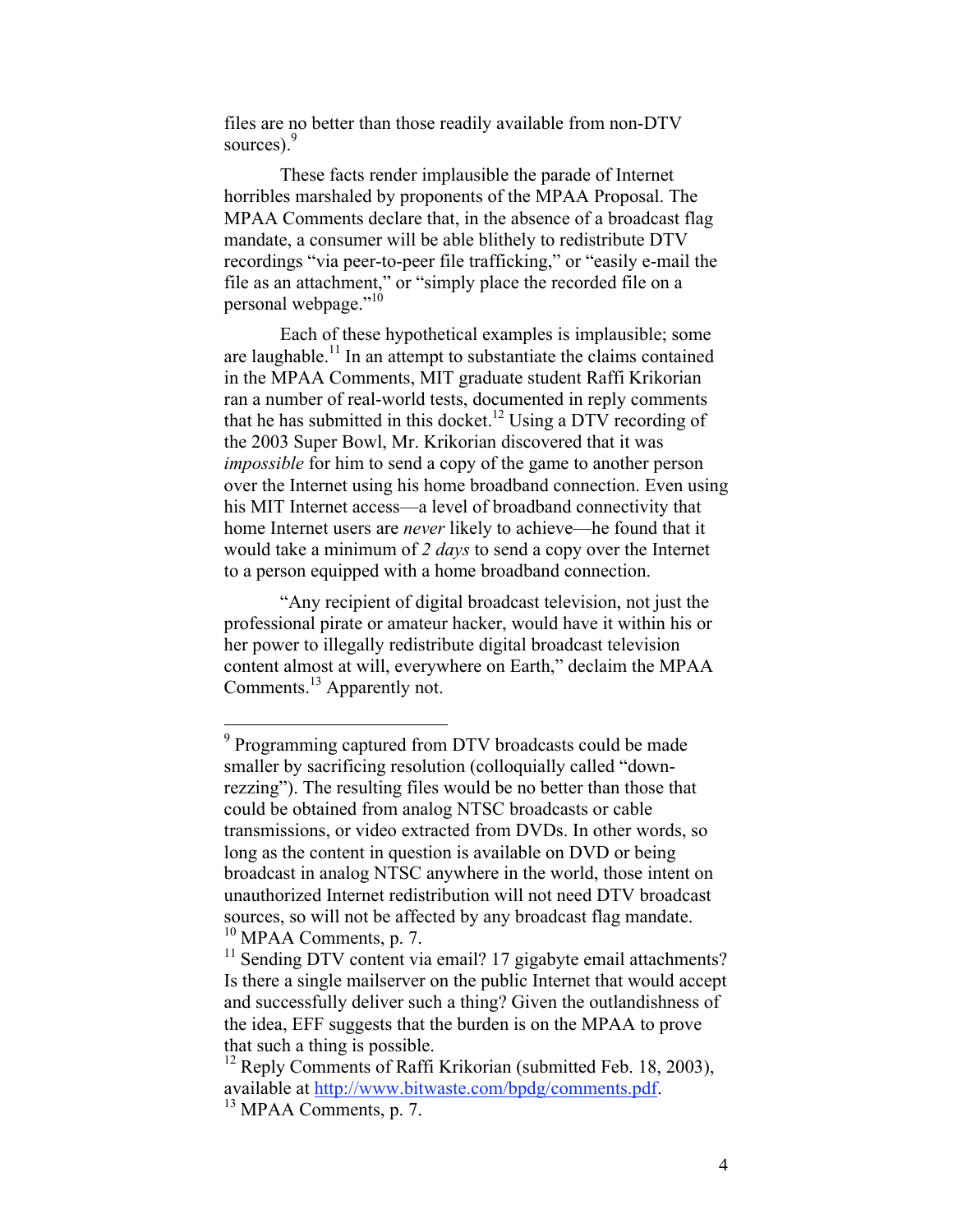This evidence similarly undermines the hypothetical Internet scenarios submitted in a joint comment filed by the major national sports leagues in this docket.<sup>14</sup> The National Sports Leagues Comments imagine a "displaced" Green Bay Packers fan in San Diego receiving a recording of a Packers game "virtually in real time from his brother in Green Bay," thereby getting for free that which he would otherwise have to pay.<sup>15</sup> The experiments of Mr. Krikorian suggest that, assuming the "brother in Green Bay" is a professor at a major research university with the use of an ultrahigh bandwidth web server, the "displaced fan" in San Diego might, with luck and a good quality broadband connection, get the game in two to three days.

In other words, the brother in Green Bay would have accomplished this feat more cheaply, more quickly, and more reliably via the U.S. Postal Service's "Second Day Air". Yet the National Sports Leagues presumably do not believe that the Commission should assert jurisdiction over all parcels traveling in the mails.

The National Sports Leagues Comments also suggest that consumers might make and distribute "highlights" reels, undermining programs such as "Inside the NFL."<sup>16</sup> This assumes, first, that professional sports programming cannot compete against amateur producers, an unsubstantiated claim that should be viewed with healthy skepticism. Second, it assumes that the amateur producer will have access to ultra-high bandwidth servers with capacity far in excess of home broadband. Third, it assumes that sports fans will be willing to wait days, perhaps as much as a week, while their broadband Internet connections are tied up downloading the DTV highlights reel. All the while, the professionally-produced, multi-million dollar network highlights

<sup>&</sup>lt;sup>14</sup> Comments of the Nat'l Football League, Office of the Commissioner of Baseball, Nat'l Basketball Ass'n, Nat'l Hockey League, Women's Nat'l Basketball Ass'n, Nat'l Collegiate Athletic Ass'n, PGA Tour, Inc., and Ladies Professional Golf Ass'n (submitted Dec. 6, 2002) ("National Sports Leagues Comments"), pp. 7-8.

<sup>15</sup> *Id.*

<sup>&</sup>lt;sup>16</sup> *Id.* As an initial matter, no court has ever held that the making and noncommercial sharing of such "home-brew" highlight reels constitutes copyright infringement, as opposed to fair use. In order to prevail over a fair use defense, the copyright owners would have to demonstrate that these amateur, noncommercial "highlights" reels substantially impact the market for their copyrighted works. The lack of relevant evidence contained in the National Sports Leagues Comments bodes poorly for their copyright case.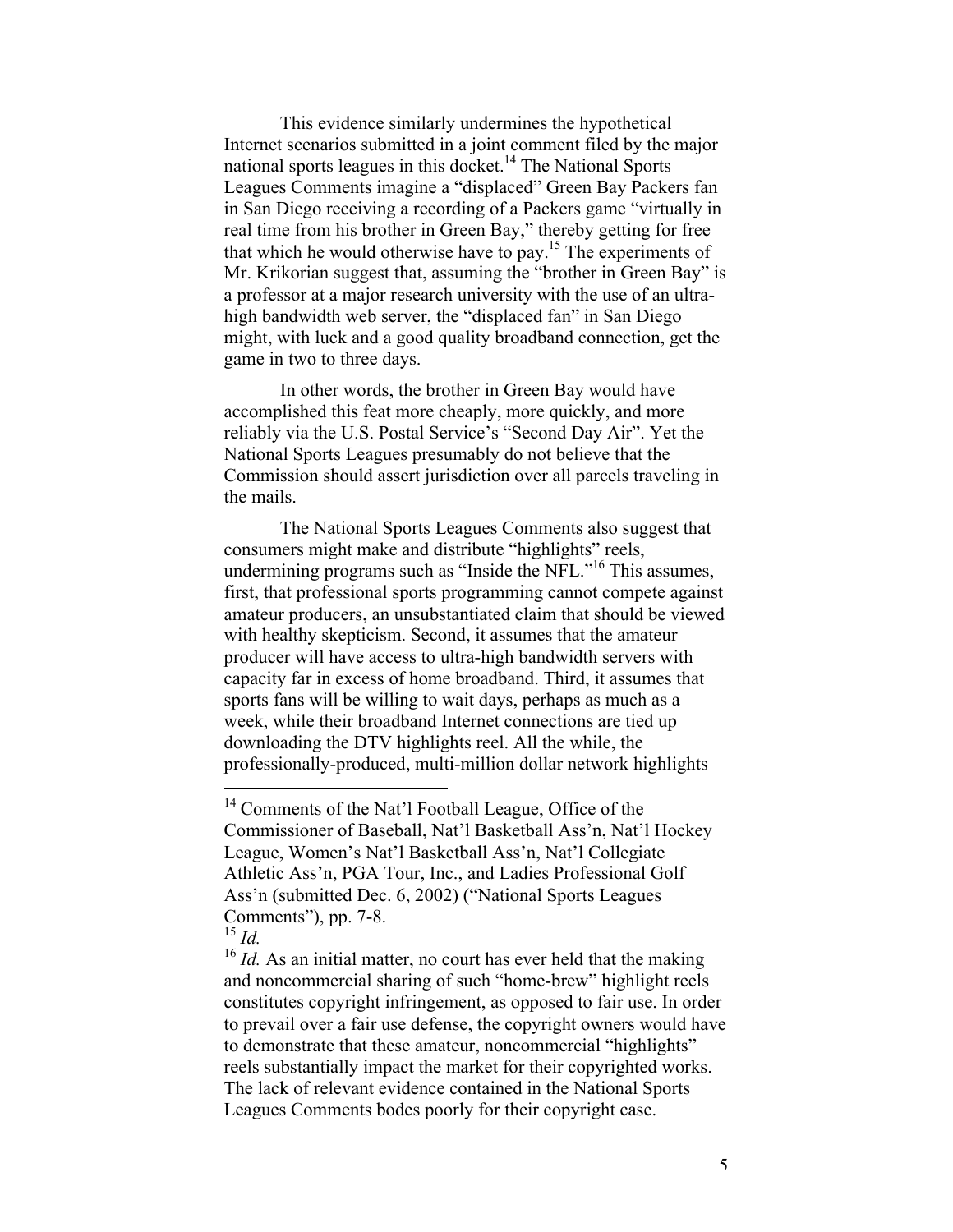shows, such as "Inside the NFL," provide a same-day, free, highquality alternative.

Some supporters of the MPAA Proposal suggest that, even if DTV signals are too large to redistribute today, consumer broadband capacity will rapidly expand to overcome the larger file sizes.<sup>17</sup> None, however, supply any empirical evidence to support this rosy view of the consumer broadband marketplace. Although rapid improvements have characterized both the market for semiconductors (famously captured in "Moore's Law") and data storage, consumer broadband capacity has not shown similar improvements. The capacity of consumer broadband connections appears to be constrained by limitations inherent in the "last mile" infrastructure.<sup>18</sup> In fact, in the wake of the collapse of several consumer broadband providers like Northpoint and Covad, consumers today are paying more money for less capacity. Market penetration of consumer broadband service, moreover, continues to lag.

> B. There is no evidence that content is being withheld from DTV today.

There is no credible evidence to support the notion that high-value content is, today, being withheld by content owners on the basis of fears regarding Internet redistribution. In addition to EFF, a number of those who contributed comments in this docket have pointed out that high-quality content, including prime-time network programming and Hollywood blockbusters, is already available on DTV broadcast.<sup>19</sup>

> C. There is no evidence that content will be withheld from DTV tomorrow.

Notwithstanding the paucity of concrete evidence regarding the severity of the threat posed by Internet redistribution, Viacom has suggested that its family of companies may begin withholding content from DTV in the future, unless the broadcast flag mandate is implemented.<sup>20</sup> That is their right in a market economy—no one

<sup>&</sup>lt;sup>17</sup> See National Sports Leagues Comments, p. 7.

<sup>&</sup>lt;sup>18</sup> In the words of one telecommunications industry wag, bemoaning the expense involved in deploying fiber-optic infrastructure to the home, "There is no Moore's Law for backhoes."

<sup>19</sup> *See* EFF Comments, pp. 6-7; BSA Digital Television Compendium (submitted Dec. 2, 2002); Comments of the IT Coalition (submitted Dec. 6, 2002), p. 11.

 $20$  Comments of Viacom (submitted Dec. 6, 2002), p. 12. Other commenting parties suggest that they fear that other content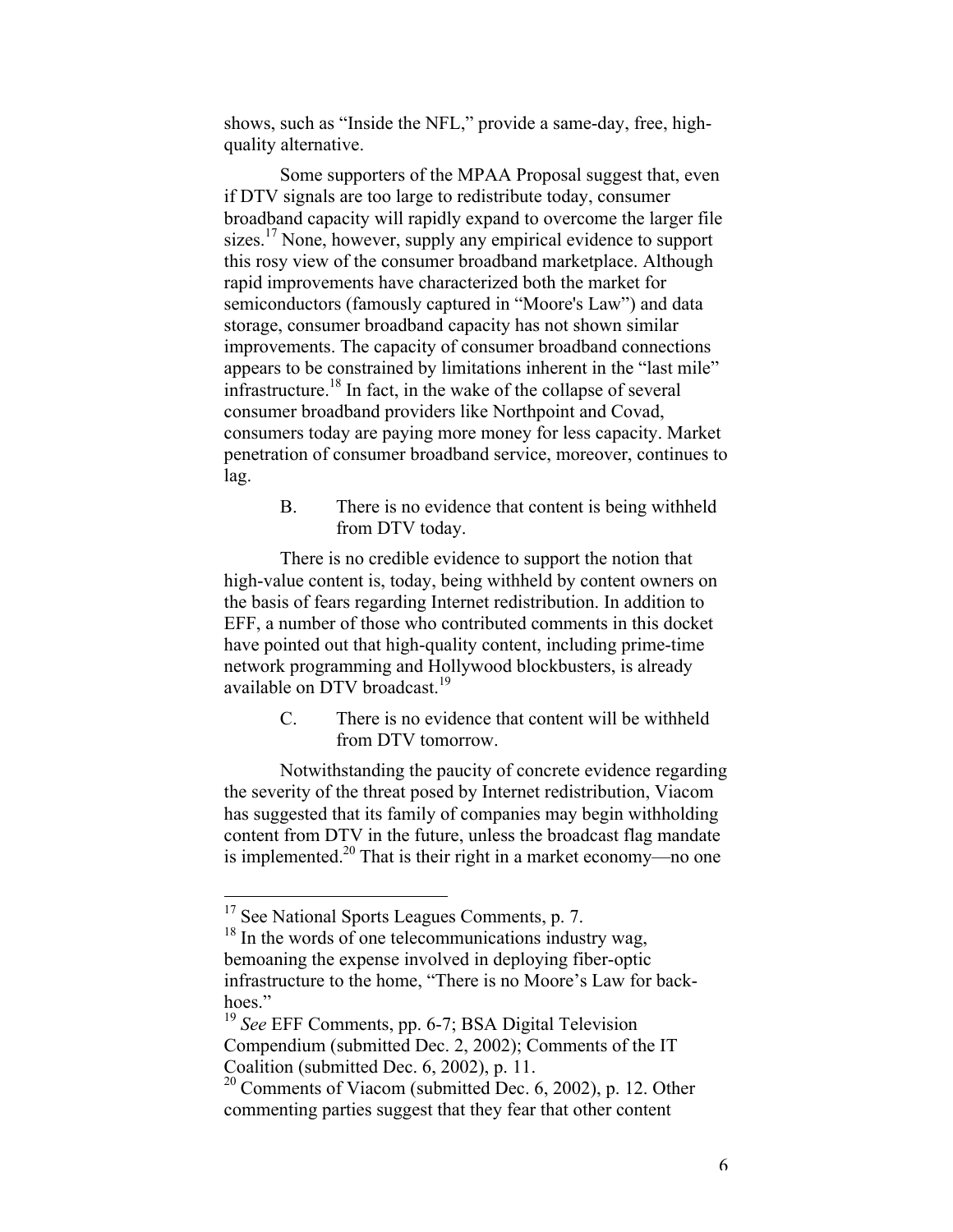has suggested a mandate that would force CBS to continue making *The Young and the Restless* available via DTV broadcast on CBS affiliates. Although many fans would doubtless be disappointed, CBS is free to withhold its content from DTV broadcasters (although its network affiliates would continue to be subject to the Commission's regulations concerning the DTV transition).

Viacom's ultimatum is rather puzzling, however. Viacom admits that it has not withheld its programming from DTV thus far.<sup>21</sup> However, it concludes that "DTV sales and broadband subscriptions have reached the 'tipping point' at which it can no longer afford to expose its content to piracy."<sup>22</sup> If Viacom's concern is "piracy" facilitated by the slow spread of consumer broadband, then it should withhold its content from *analog broadcast*. To the extent Viacom broadcast content is being redistributed via the Internet today, it is being captured from insecure *analog NTSC* broadcasts and cable transmissions. As discussed above, the size of DTV files provides considerably more security from Internet redistribution than that provided by the analog NTSC broadcast medium.

The internal incoherence of Viacom's ultimatum underscores a larger point. If "Internet piracy" were the threat for DTV content that proponents of the MPAA Proposal make it out to be, one would expect that content owners should be petrified to continue analog NTSC broadcasts of their high-value content. Nevertheless, the MPAA-member companies continue to supply high-value content to analog broadcasters, and have made no threats to withdraw prime-time features like *The West Wing* from analog broadcast.

In any event, Viacom's threat should not necessarily cause alarm to those interested in spurring competition in the DTV content market. Should some incumbent producers and distributors of broadcast content decide voluntarily to leave the DTV market, there are good reasons to think that the marketplace will be quick to adjust and that the public may in fact benefit. The technologies associated with producing DTV content are rapidly falling in price, opening DTV to new, smaller producers.<sup>23</sup> New HD content

 $\overline{a}$ 

<sup>23</sup> JVC recently introduced a 720p-capable HDTV camera for \$3,500. *See* http://www.audiorevolution.com/news/0203/11.jvc.shtml. This

producers may take similar actions in the absence of a broadcast flag mandate. *See* Comments of National Broadcasting Company, Inc. (submitted Dec. 6, 2002), p. 2.

 $^{21}$  *Id.* at p. 9.

<sup>22</sup> *Id.*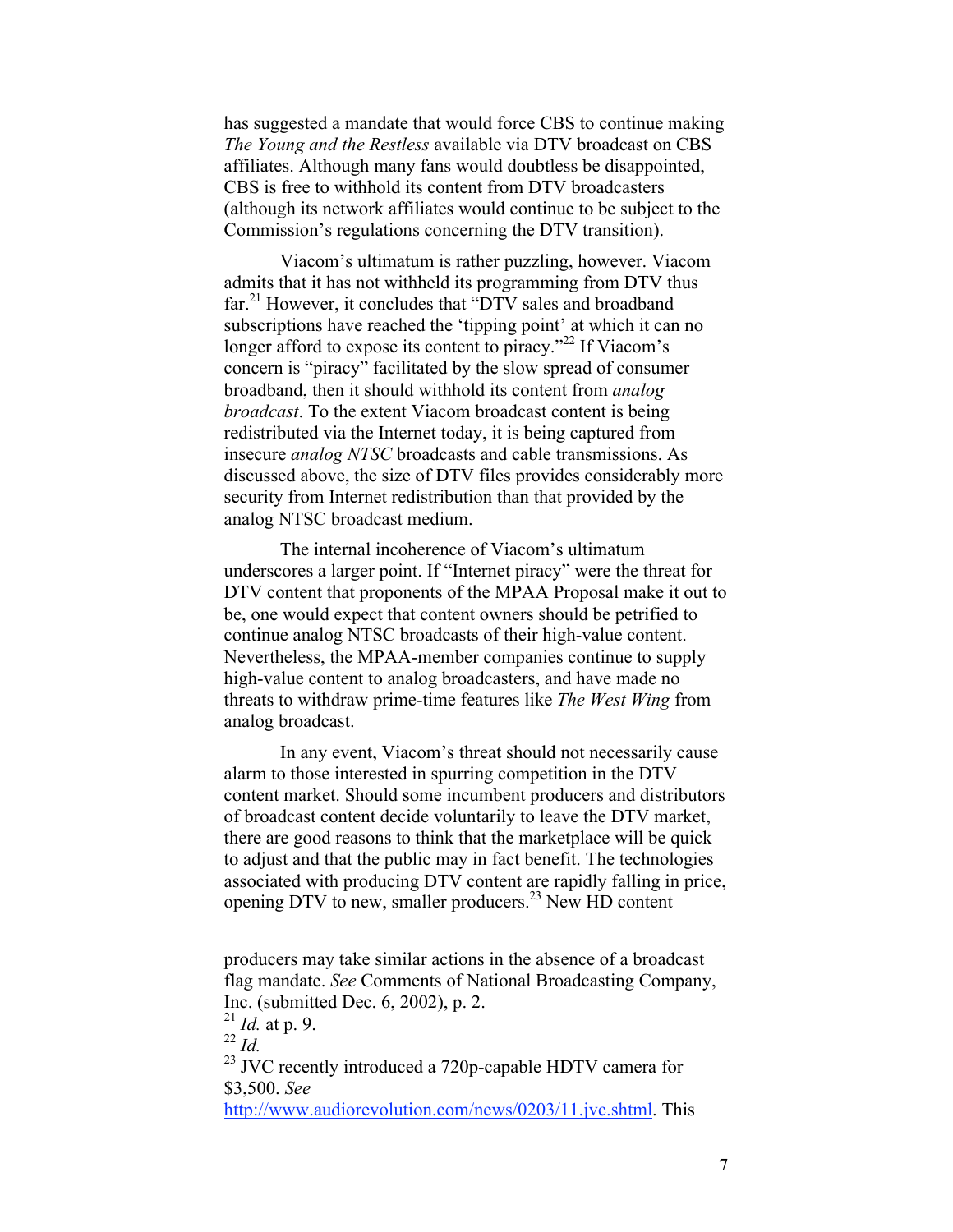producers, such as Mark Cuban's HDNet, are aggressively creating DTV content, all of which can be licensed to terrestrial broadcasters hungry for content to broadcast in their DTV spectrum allocations. There is no reason to think that a vacuum in the marketplace would not quickly be filled by new content producers.

History also teaches that the threats of entertainment companies (or a cartel comprised of several of them) to withhold content in the face of new technologies should be viewed with considerable skepticism. At the dawn of the color television age, for example, major motion picture studios declared that they would never license color programming for broadcast, fearing that broadcasts would Napsterize their box office business. Ironically, it was Disney who broke ranks first, producing *The Wonderful World of Color*, which ultimately became one of television's most successful shows.<sup>24</sup> Once Disney defected, the cartel's coordinated refusal to deal arrangement quickly collapsed.

The very same thing occurred upon the introduction of the VCR in the mid-1970s. The major motion picture studios again declared that they would never sell their movies on pre-recorded video cassettes. This time, it was Fox that defected first, realizing that the VCR presented a lucrative opportunity to exploit its library of film properties.<sup>25</sup> Once again, the cartel came crashing down.

There is every reason to believe that any coordinated withholding of content from DTV by today's major motion picture studios, if it were to occur, would similarly fail, as entrepreneurs like Mark Cuban rush in to fill the vacuum and begin to collect substantial revenues from DTV broadcasters.

D. No promise of content if mandate given

Finally, it is worth noting that not a single proponent of the MPAA Proposal has made any commitment to making any additional content available for DTV broadcast should a broadcast

 $\overline{a}$ 

year's Sundance Film Festival included 537 features shot with HD digital cameras, up from 440 features the year before. *See* Rick Lyman, "Doubt Meets Determination on the Road to Sundance," N.Y. TIMES (Jan. 16, 2003)<br>http://www.nytimes.com/2003/01/16/movies/16FEST.html.

<sup>&</sup>lt;sup>24</sup> See The Museum of Broadcast Communications, "Walt Disney" Programs,"

http://www.museum.tv/archives/etv/W/htmlW/waltdisneyp/waltdis neyp.htm.

<sup>&</sup>lt;sup>25</sup> James Lardner, FAST FORWARD: HOLLYWOOD, THE JAPANESE, AND THE VCR WARS (1987), p. 171-73.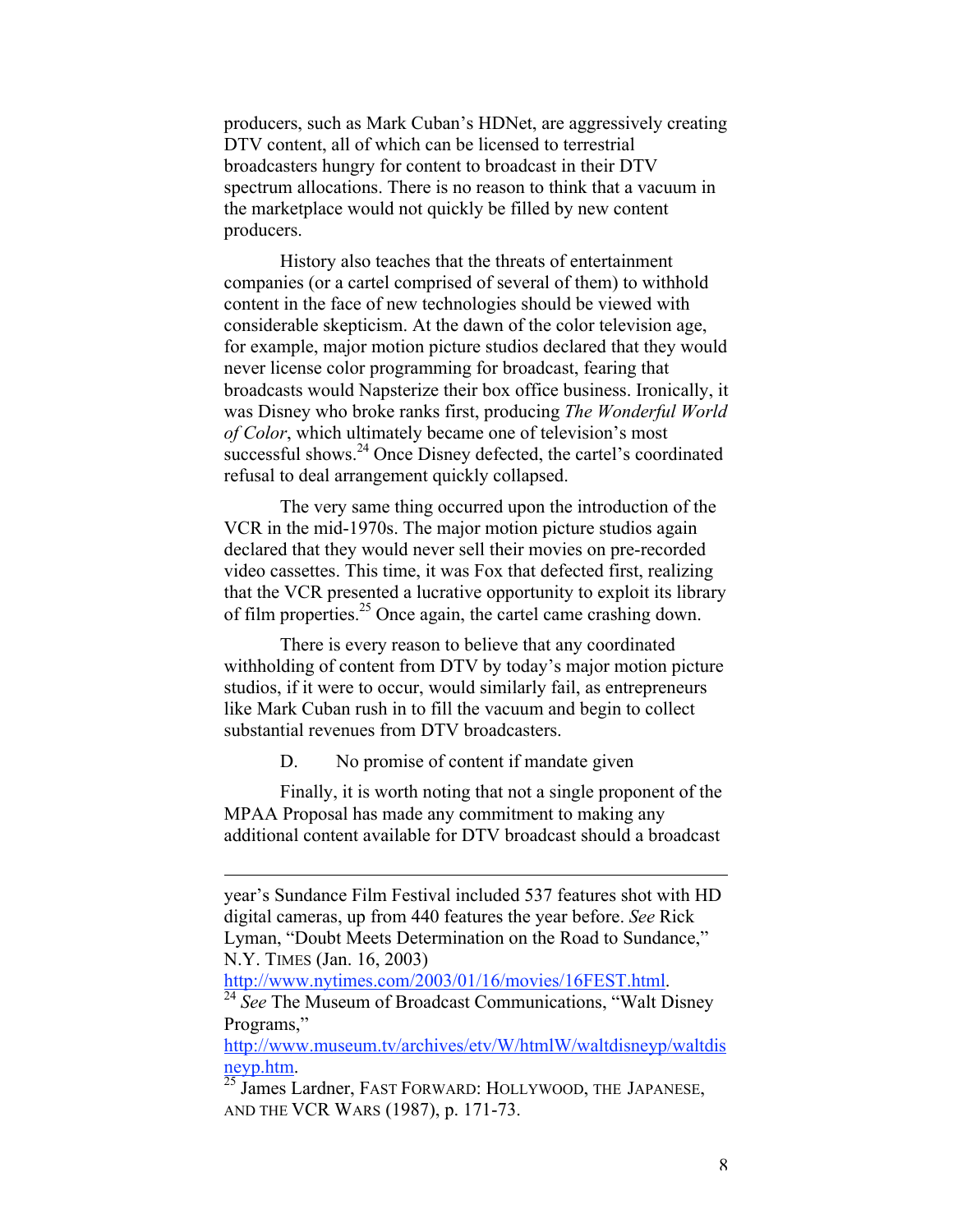flag mandate be enacted. Content producers would remain free to take their properties to other outlets, including conditional access systems, premium channels, and direct-to-DVD releases.

### **III. The MPAA Proposal will not effectively curb Internet redistribution.**

Even if there were evidence to suggest that unauthorized Internet redistribution of DTV broadcasts posed a realistic threat to DTV content producers, the MPAA Proposal (or, for that matter, any broadcast flag regime) would be hopelessly ineffective as a solution to the problem.

A. The MPAA Proposal: More sieve than solution.

As noted by a number of commenting parties, $^{26}$  the broadcast flag regime envisioned in the MPAA Proposal is woefully inadequate as a solution for unauthorized Internet redistribution. Even some of its staunchest supporters have been forced to admit that, by itself, the MPAA Proposal will not curb unauthorized Internet redistribution of video content.<sup>27</sup> This shortcoming is rooted in the fundamental technical characteristics of the broadcast flag regime; no retrofit can rescue it.

The rise of the Internet as a global, distributed communications medium has fundamentally changed the challenge facing those who build "content protection" systems. In years past, content protection vendors could rely on reasonably robust technologies to function as "speed bumps"—systems that, while presumably still vulnerable to sophisticated attacks, serve a useful purpose by effectively limiting the capabilities of the unsophisticated user.

As computer security experts have come to realize in recent years, however, the "speed bump" approach has been rendered

 <sup>26</sup> *See* (all in FCC Docket No. 02-230), e.g., Comments of Public Knowledge and Consumers Union (submitted Dec. 6, 2002), pp. 15-17; Comments of Verizon (submitted Dec. 6, 2002), pp. 3-5; Comments of Veridian Corp. (submitted Oct. 30, 2002), pp. 5-6; Comments of Motorola (submitted Dec. 6, 2002), pp. 4-5; Comments of the Computer & Communications Industry Ass'n (submitted Dec. 6, 2002), pp. 11-12.

<sup>&</sup>lt;sup>27</sup> See National Sports Leagues Comments, p. 13; Comments of Andy Setos, President of Engineering, Fox Entertainment Group, at the "Battle over the Broadcast Flag: The IP Wars and the HDTV Transition," CATO Institute Policy Forum (Feb. 5, 2003) (available at http://www.cato.org/events/030205pf.html) ("Alone, it doesn't ring any bells, because there are so many workarounds."), at time index 49:10.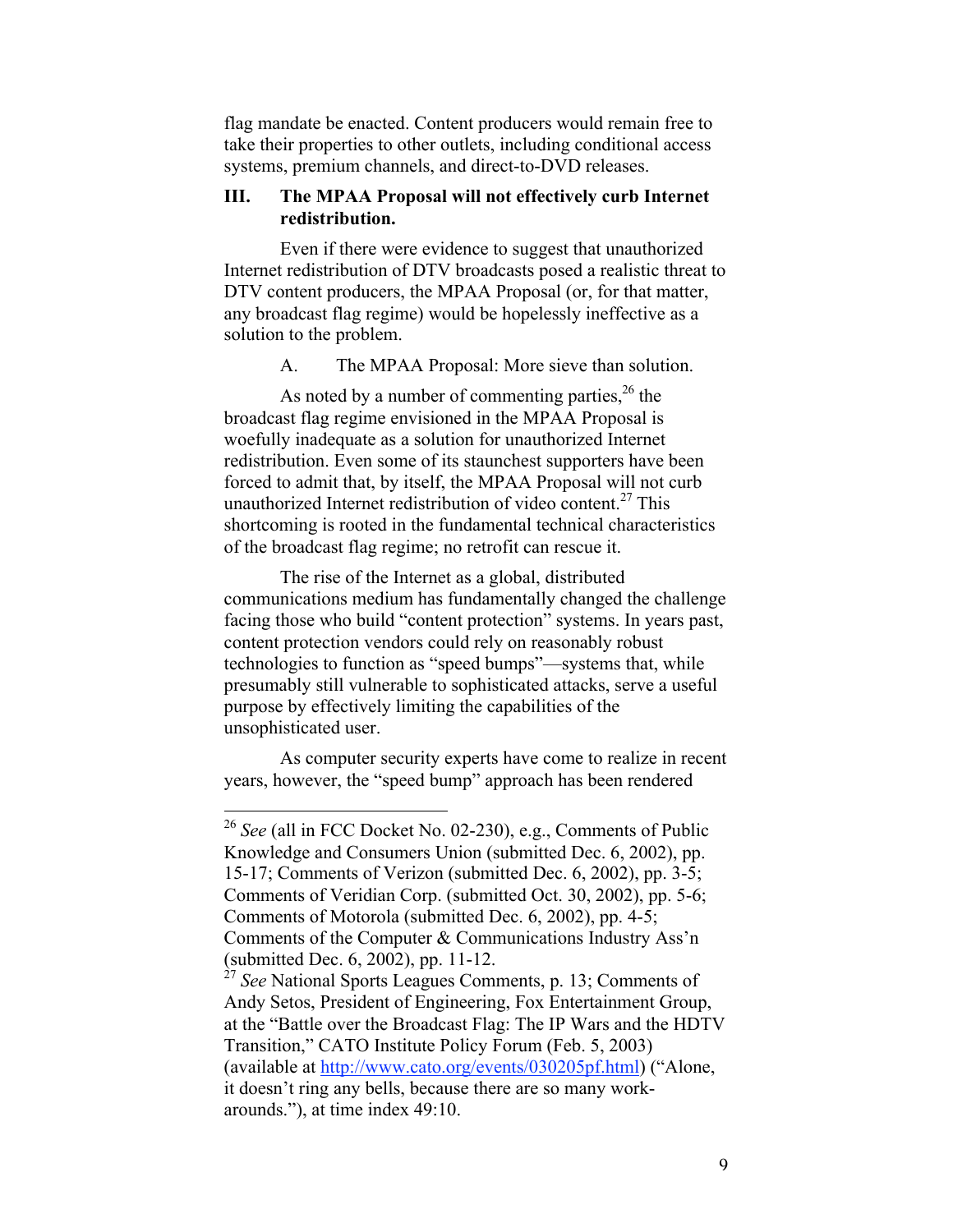obsolete by the availability of multiple avenues for unauthorized redistribution over the Internet (most notably via distributed P2P file sharing networks). This insight was recently documented in a research paper published by a team of senior Microsoft security engineers, entitled *The Darknet and the Future of Content Distribution.*<sup>28</sup> So long as one sophisticated user can defeat the security in question, and so long as the resulting "cracked" content can be accessed by any subsequent recipient (this is known in computer security circles as a "break-once, break-everywhere" security model), the content will find its way onto the Internet and will be available to unsophisticated users without any "speed bump" at all.

The lesson is simple: in a post-P2P world, where a "breakonce, break-everywhere" security regime is concerned, all it takes is one "leak" to render the security entirely ineffective.

The broadcast flag is just such a "break-once, breakeverywhere" system. Because it is premised on broadcasting content "in-the-clear" using widely-understood ATSC modulation techniques, *any* broadcast flag approach to protecting DTV content is doomed to "leak."

The MPAA Proposal, however, not only leaks, it leaks like a sieve. In addition to the fundamental weakness detailed above, its weaknesses include:

> **The Analog Hole**: By its own terms, the MPAA Proposal leaves analog outputs on DTV receivers entirely unregulated, including high-quality "component" outputs capable of outputting HD content at full resolution.<sup>29</sup> As discussed at length in EFF's earlier comments, these outputs can be redigitized using A/D converters and offthe-shelf PCs.<sup>30</sup> After this one-time conversion, the

<sup>&</sup>lt;sup>28</sup> Peter Biddle, Paul England, Marcus Peinado, and Bryan Willman, *The Darknet and the Future of Content Distribution,* presented at the 2002 ACM Workshop on Digital Rights Management (Nov. 18, 2002) (paper available at http://crypto.stanford.edu/DRM2002/darknet5.doc). This paper represents the views of the authors, all of whom are senior Microsoft security engineers involved with the "Palladium" trusted computing project. The paper does not necessarily represent the views of the Microsoft Corporation.

<sup>29</sup> *See* MPAA Comments, Attachment B, Section X.3(a), p. 8; *id.* at Section X.4(a), p. 10.

<sup>&</sup>lt;sup>30</sup> *See* EFF Comments, p. 11. While A/D converters able to capture the full resolution of HD component analog outputs remain relatively expensive, these products are likely to fall in price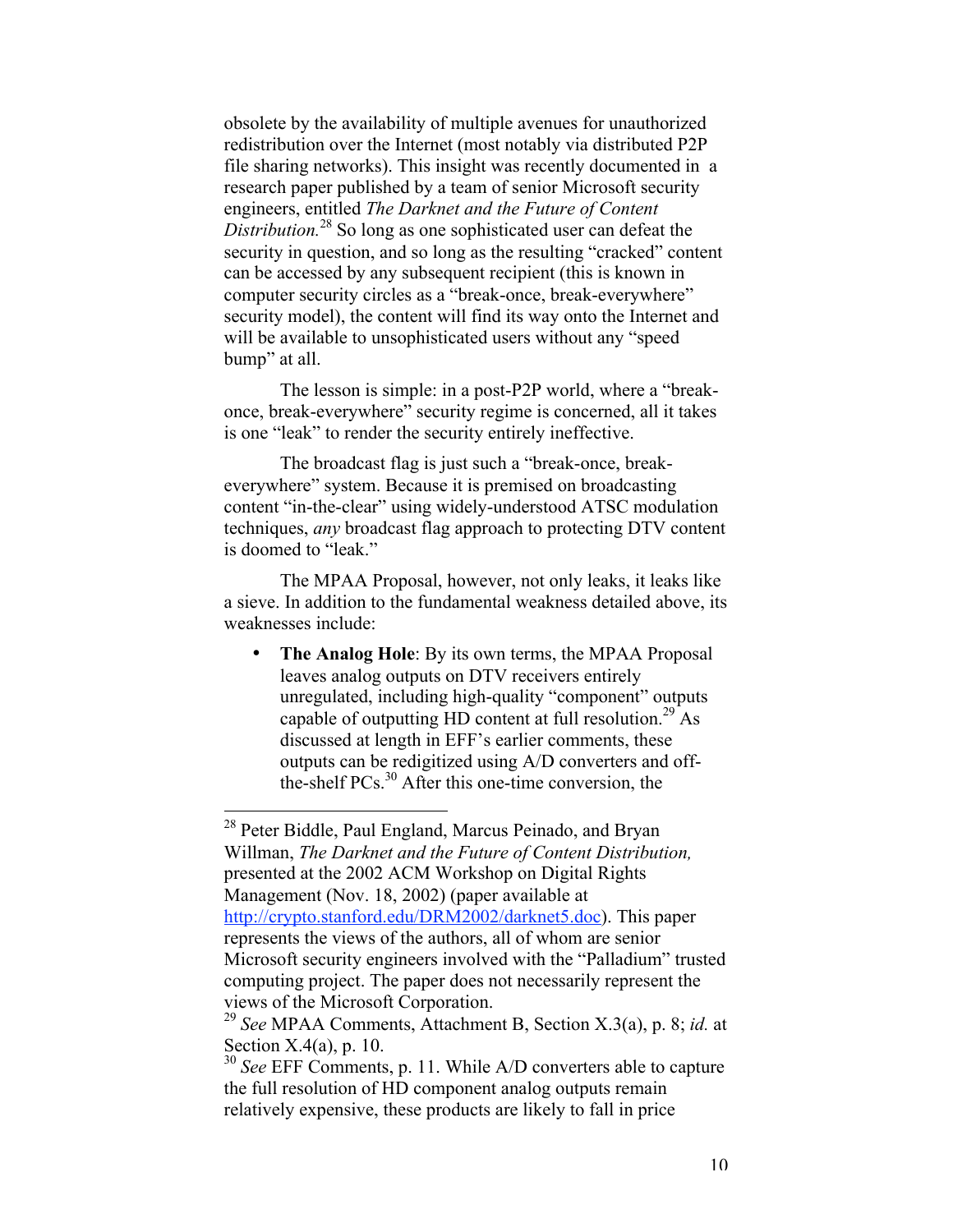broadcast flag mandate would pose no further obstacle to Internet redistribution. (The limits of consumer broadband capacity, detailed above, would continue to apply, restricting the Internet redistribution of such content.)

**The Legacy Receivers Hole**: Every DTV receiver manufactured prior to the effective date of any broadcast flag mandate will continue to receive DTV broadcasts, blithely ignoring the broadcast flag and any associated technology mandate. Each one will therefore constitute a "leak"—so long as the content remains "in-the-clear," no broadcast flag mandate will be able to address this weakness $^{31}$ 

**The Software Receivers Hole**: Demodulation of ATSC broadcasts is possible today using consumer-grade PCs, off-the-shelf components, and free software such as that being developed by the GNU Radio project.<sup>32</sup> "Software defined radio" (SDR) technologies will make it possible for individuals with little more than "hobbyist" skills to turn their PCs into "noncompliant" DTV receivers. As the experience with DeCSS and other DVD decryption software illustrates, attempts to ban SDR software are likely to raise First Amendment concerns, and are almost certain to fail as a practical matter.<sup>33</sup> Proponents of the

quickly. In fact, it can be imagined that PC manufacturers might be tempted to build a high-bandwidth A/D converter onto every PC motherboard (a perfectly lawful innovation) in order to sidestep the MPAA Proposal altogether.

 $\overline{a}$ 

<sup>31</sup> DTV tuner cards designed to turn consumer-grade Windows PCs into DTV receiving devices can be had today for as little as \$299 retail. *See* MyHD card, [URL]. By the time a broadcast flag mandate enters into effect, this cost will almost certainly have fallen considerably.

<sup>32</sup> GNU Radio software, running on commodity PC hardware, is already able to receive and demodulate ATSC digital broadcasts. *See* http://www.gnu.org/software/gnuradio/images/hdtvsamples.html (sample screen shots from *Law & Order*). *See also* Eric Blossom, "GNU Radio: A Free Software Defined Radio," presentation to the Copy Protection Technical Working Group, February 27, 2002, available at

http://www.cptwg.org/Assets/Presentations/gnuradio-27-feb-2002 cptwg.ppt. The current GNU Radio source code, in C++, is available from the GNU Radio homepage. *See* "GNU Radio – The GNU Software Defined Radio,"

http://www.gnu.org/software/gnuradio/gnuradio.html. <sup>33</sup>

 $\frac{33}{33}$  DeCSS is a software program that permits PC-users to decrypt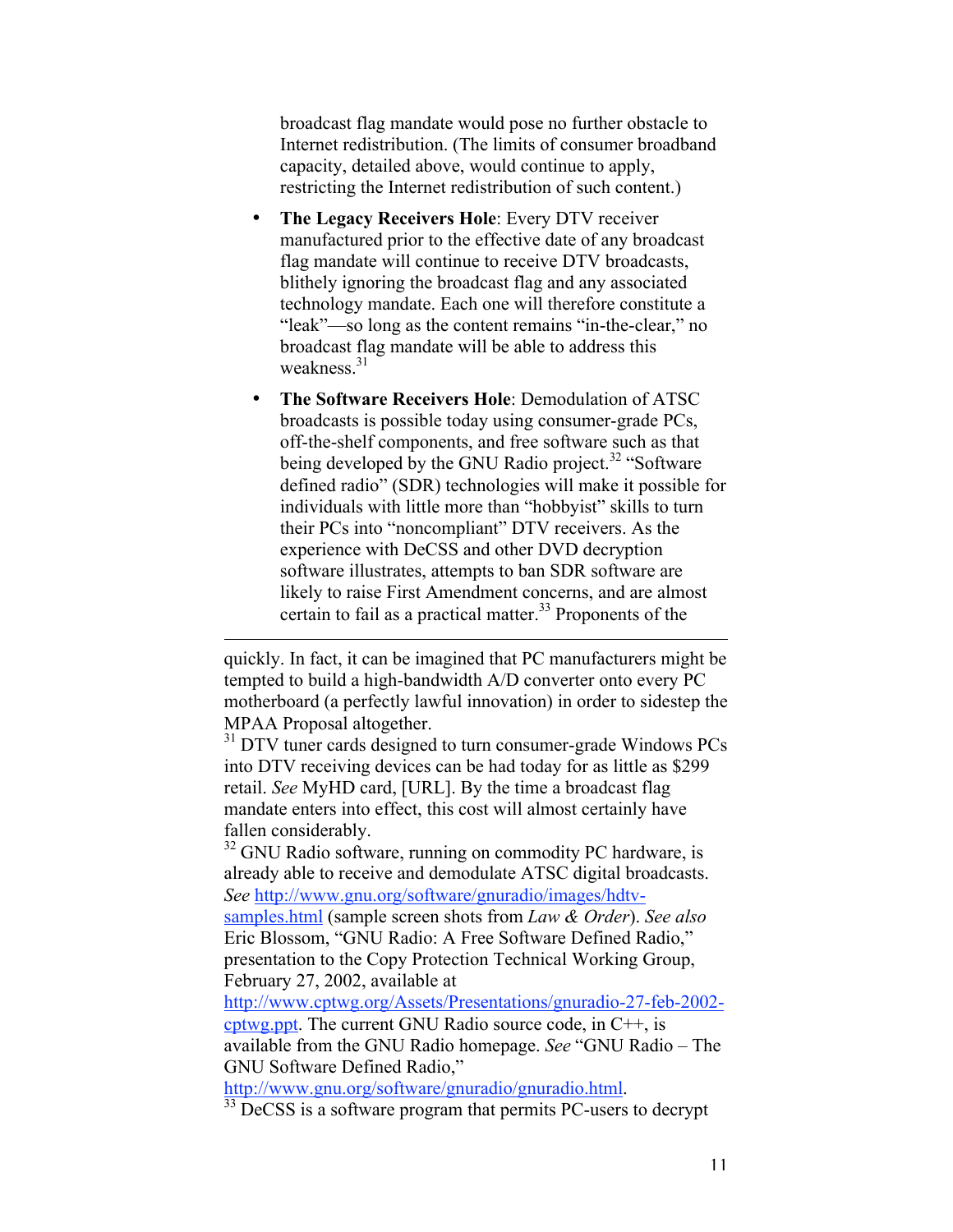MPAA Proposal have entirely failed to address the enforcement challenges inherent in attempting to plug this "leak."

**The Cable Hole**: To the extent terrestrial DTV broadcasts remain unencrypted when retransmitted as part of a cable systems "basic tier" channels, these QAM-modulated cable channels will constitute a "leak" in the MPAA Proposal's broadcast flag regime. $34$  In response to this problem, the MPAA Proposal urges that the Commission regulate the ATSC QAM demodulators used in cable systems, as well as the VSB demodulators used in broadcast DTV receivers. What this ignores, however, is that ATSC QAM demodulation is much simpler than the 8/VSB modulation used by DTV broadcasters. Consequently, it will be trivial for hobbyists to assemble "noncompliant" QAM demodulators.<sup>35</sup> This will enable hobbyists with little

and extract content from commercial DVDs that are encrypted with the Content Scrambling System ("CSS"). When the software first was distributed, motion picture companies launched several lawsuits to halt its distribution. Although they ultimately obtained injunctions in these actions, DeCSS code continues to be available from hundreds of sources both in the U.S. and abroad. *See* Declaration of Prof. David S. Touretzky in Support of Motion for Summary Judgment, DVD Copy Control Ass'n v. McLaughlin, No. CV-78680 (Ca. Sup. Ct. filed Nov. 28, 2001) (available at http://www.eff.org/IP/Video/DVDCCA\_case/20011128\_touretzky decl.html) (noting that DeCSS is available from hundreds of websites). Moreover, in the course of ruling on the matter, courts have expressly recognized that efforts to ban the publication of software can raise serious First Amendment concerns. *See Universal City Studios v. Corley,* 273 F.3d 429 (2d Cir. 2001). <sup>34</sup> Terrestrial broadcast systems use a modulation standard known as 8/VSB. Cable systems, in contrast, use a more straightforward modulation standard known as QAM. Although cable service operators have been slow to begin retransmitting DTV broadcasts over their cable systems, it appears that recent industry agreements are poised to break the logjam. *See* "Memorandum of Understanding Among Cable MSOs and Consumer Electronics

Mfrs." (filed Dec. 12, 2002) (available at

 $\overline{a}$ 

http://hraunfoss.fcc.gov/edocs\_public/attachmatch/FCC-03- 3A2.pdf). Assuming that DTV broadcasts will be retransmitted as part of the "basic tier" of cable programming, DTV content will be available unencrypted and QAM modulated.

<sup>35</sup> From an engineering point of view, demodulation of QAM signals is much simpler than demodulation of 8/VSB signals.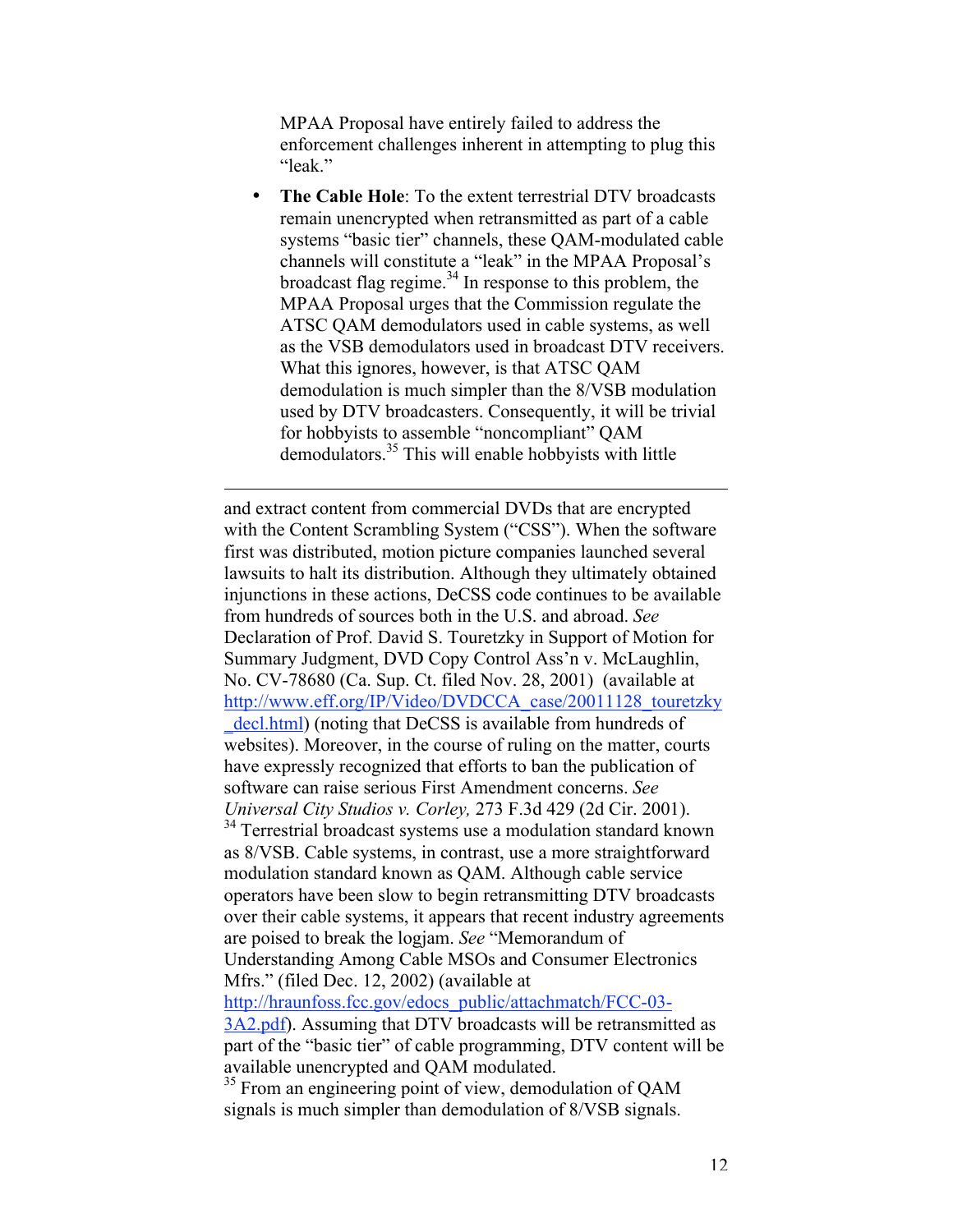expertise to receive ATSC broadcasts from their basic tier cable service, eluding any mandate altogether and creating serious enforcement challenges for the Commission.

**The 480p DVI Hole**: The MPAA Proposal would permit compliant devices to include unprotected digital DVI outputs, so long as such outputs limited their resolution to no more than 480p.<sup>36</sup> Although inferior to true HDTV signals (720p or 1080i), digital outputs at 480p equal DVDs for quality and are likely to constitute another significant "leak" in the broadcast flag regime. This weakness of the MPAA Proposal is particularly glaring for broadcasters, like Fox, that continue to broadcast large portions of their DTV line-up at resolutions of 480p—for them, the MPAA Proposal offers *no security at all*, as compliant devices would be entitled to output Fox's 480p content to digital DVI outputs without restriction.<sup>37</sup>

B. The DVD Story: An instructive failure for content protection.

Several commenting parties emphasize the market success of the DVD format in urging the Commission to support a broadcast flag approach for DTV.<sup>38</sup> Although the DVD has proven to be staggeringly popular with American consumers, the DVD

 $\overline{a}$ 

Implementing QAM modulation and demodulation is (unlike VSB) routinely assigned as a student project in electrical engineering curricula. Electrical engineering textbooks treat QAM in great detail and include practical QAM-implementation exercises. Indeed, the popular commercial software package MATLAB, the market leader in simulation and mathematics for engineers, includes a software QAM modulator and demodulator in its "Communications Toolbox" library. The MPAA Proposal would appear to make the continued distribution of these common teaching tools unlawful.

<sup>36</sup> *See* MPAA Comments, Attachment B, Sections X.3(a)(7), X.4(a)(6), pp. 9-10 (permitting unprotected digital output to DVI outputs if limited to 480p resolution).

 $37$  Currently, direct recording from DVI outputs is made difficult by the high-bandwidth of these outputs. Nevertheless, these outputs offer a "perfect" digital DVD-quality version of the original DTV broadcast content. Progress in high-bandwidth digital capture technology, moreover, is likely to progress at a pace far greater than increases in home broadband Internet capacities. <sup>38</sup> *See, e.g.,* Comments of the CBS Television Affiliates Ass'n

(submitted Dec. 6, 2002), p.2; Comments of the IT Coalition (submitted Dec. 6, 2002), p. 18, n.46.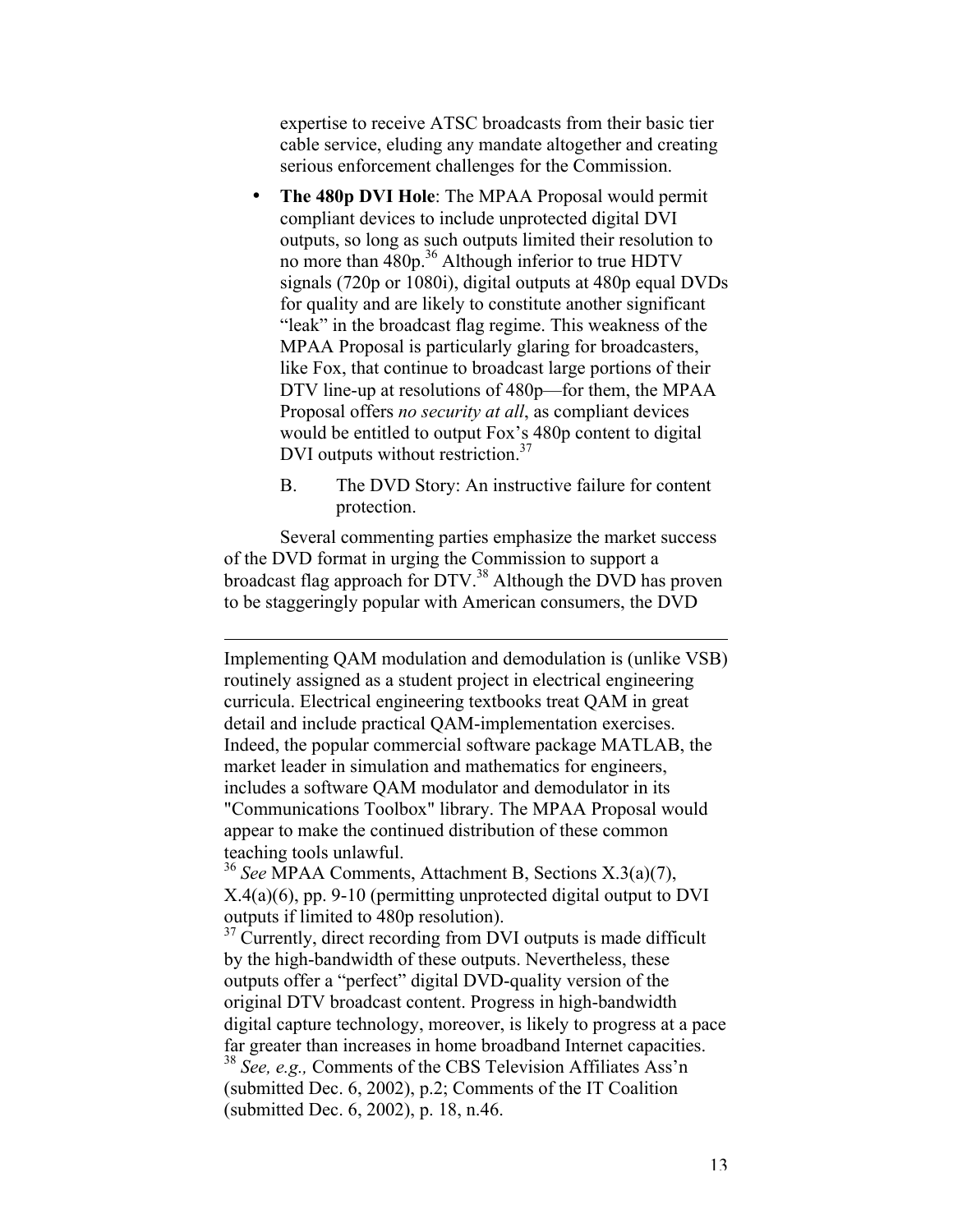experience actually underscores the hopeless ineffectiveness of a "break-once, break-everywhere" security system like the broadcast flag in a networked world.

Prior to the introduction of the DVD format, major motion picture studios offered many of the same arguments that they offer today with respect to the broadcast flag—according to them, the introduction of a new digital video format raised unique risks of unauthorized duplication and redistribution, risks that caused them to withhold high-quality content in the absence of some technical protection measures. In response to this argument (and without resort to federal technology mandates), an encryption-based content protection system known as the Content Scrambling System ("CSS") was developed and integrated into what ultimately became the DVD format.<sup>39</sup> Notably, CSS offers considerably more robust security than a broadcast flag regime ever can, relying as it does on encryption rather than a simple "flag" embedded in "inthe-clear" content.

So what can we learn from the DVD experience?

One thing stands out: Hollywood was wrong about content protection.

CSS was defeated by hobbyists almost immediately, most famously by a group that included a Norwegian teenager named Jon Johansen.<sup>40</sup> Despite legal efforts to ban the distribution of DVD decryption tools, those tools continue to be widely available to (and in considerable demand by) consumers both from retail and Internet sources.<sup>41</sup> Their use requires no special technical knowledge or equipment.

Once decrypted, a DVD movie can be played on any PC, which is to say that CSS is a "break-once, break-everywhere" protection system. As a result, DVD content is widely available today from unauthorized sources, including P2P networks. The

<sup>&</sup>lt;sup>39</sup> *See* Comments of the IT Coalition, p. 18, n.46 (reviewing history of CSS protection on DVDs).

<sup>40</sup> For additional background on the Johansen case, *see* http://www.eff.org/IP/Video/DeCSS\_prosecutions/Johansen\_DeCS S\_case/.<br><sup>41</sup> One popular DVD copying tool, 321 Studios' DVD Copy X

<sup>(</sup>retail price \$80), was recently favorably reviewed in the Feb. 2003 edition of *PC World* magazine and featured in a recent J&R Music World advertisement in the pages of the national edition of the *New York Times*. Software capable of copying DVDs can also easily be obtained from the Internet from distributors located in the U.S. and offshore.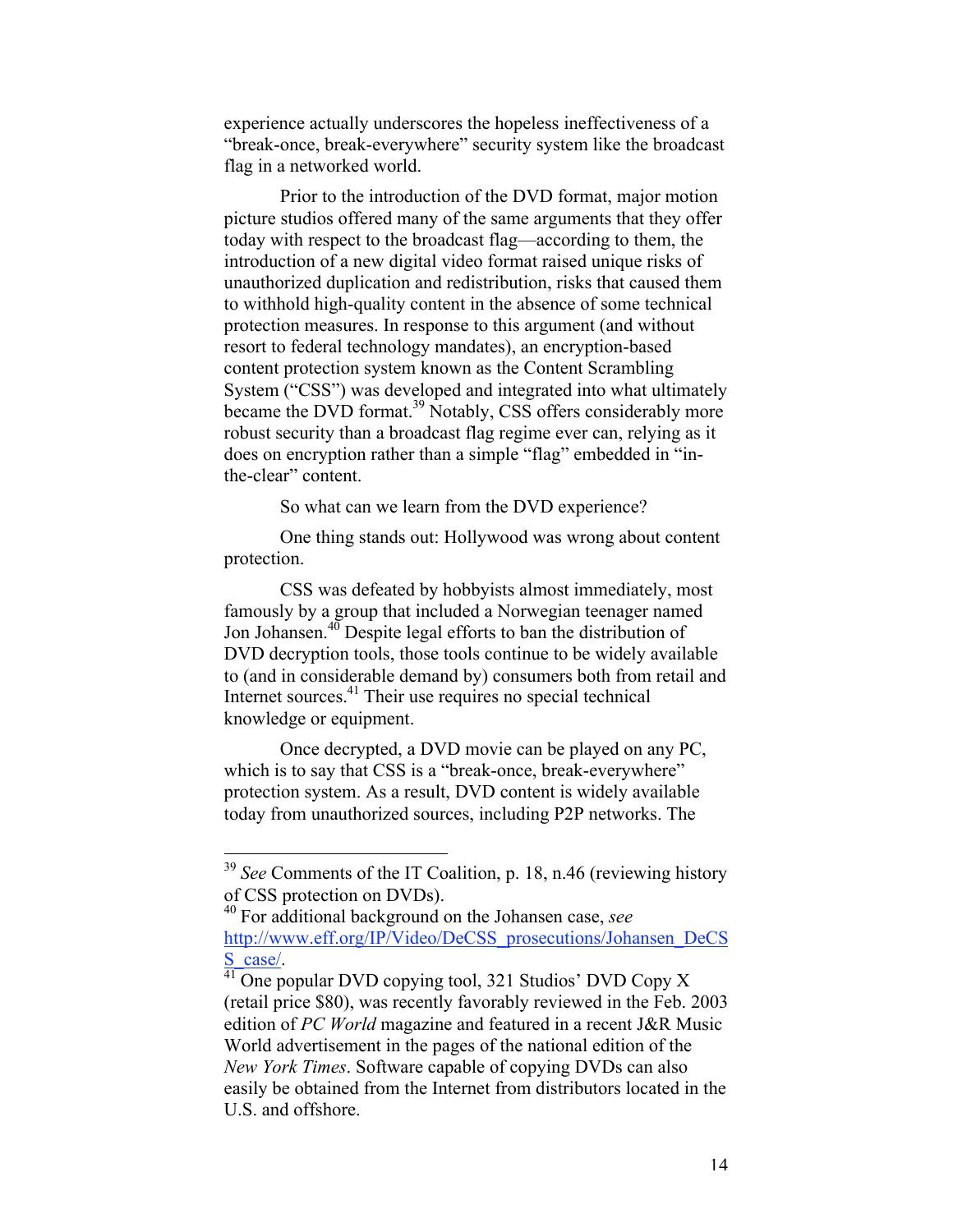only meaningful constraint on this activity arises *not* from the content protection offered by CSS or the licensing obligations imposed by the CSS licensing entities, but rather from the limitations imposed by the limited bandwidth available to the American broadband subscriber. These limitations mean that the quality of content extracted from DVDs is much reduced from its native 480p resolution. Even with a dramatic reduction in resolution, a typical movie takes many hours to download from unauthorized Internet sources.

In short, the DVD experience illustrates the failure of the "speed bump" model of content protection in a networked environment. The failure of a broadcast flag approach to protecting DTV content is all the more certain, in light of the fact that the broadcast flag is a much less effective form of security than that provided by CSS.

The most striking thing about the DVD experience, however, is that Hollywood's fears proved to be unfounded. Yes, today virtually every major Hollywood feature film, as well as many television programs, are being redistributed without authorization via the Internet. Nevertheless, DVD sales continue to grow at a remarkable pace. In other words, it turns out that content protection was not necessary to prop up the market for DVDs. Hollywood's fears were unfounded.

But the imposition of CSS on the DVD format has left a distinct legacy—not in slowing Internet redistribution, but in inconvenience to consumers and impediments to innovation. While CSS presents no "speed bump" to those intent on downloading content from the Internet, it does function as a "speed bump" for consumers who would like to exercise their fair use rights. For example, CSS today interferes with the consumer's ability to make back-up copies of DVDs that they have purchased to protect them from theft or damage. CSS actually creates perverse incentives for law-abiding consumers, driving them to either (1) seek out potentially unlawful decryption tools; or (2) use unauthorized P2P channels in order to obtain copies of content they have already purchased.

More pernicious, however, is the continuing toll imposed on innovation by CSS today, long after its content protection function has ceased. The burdens of having to sign and abide by the restrictions of the DVD-CCA and DVD Forum licensing requirements continue to prevent innovators from providing lawabiding consumers with new products. For example, the strictures of the DVD-CCA licensing regime have slowed the introduction of digital video outputs on DVD players. Such digital video outputs on DVD players promise higher-quality displays in a variety of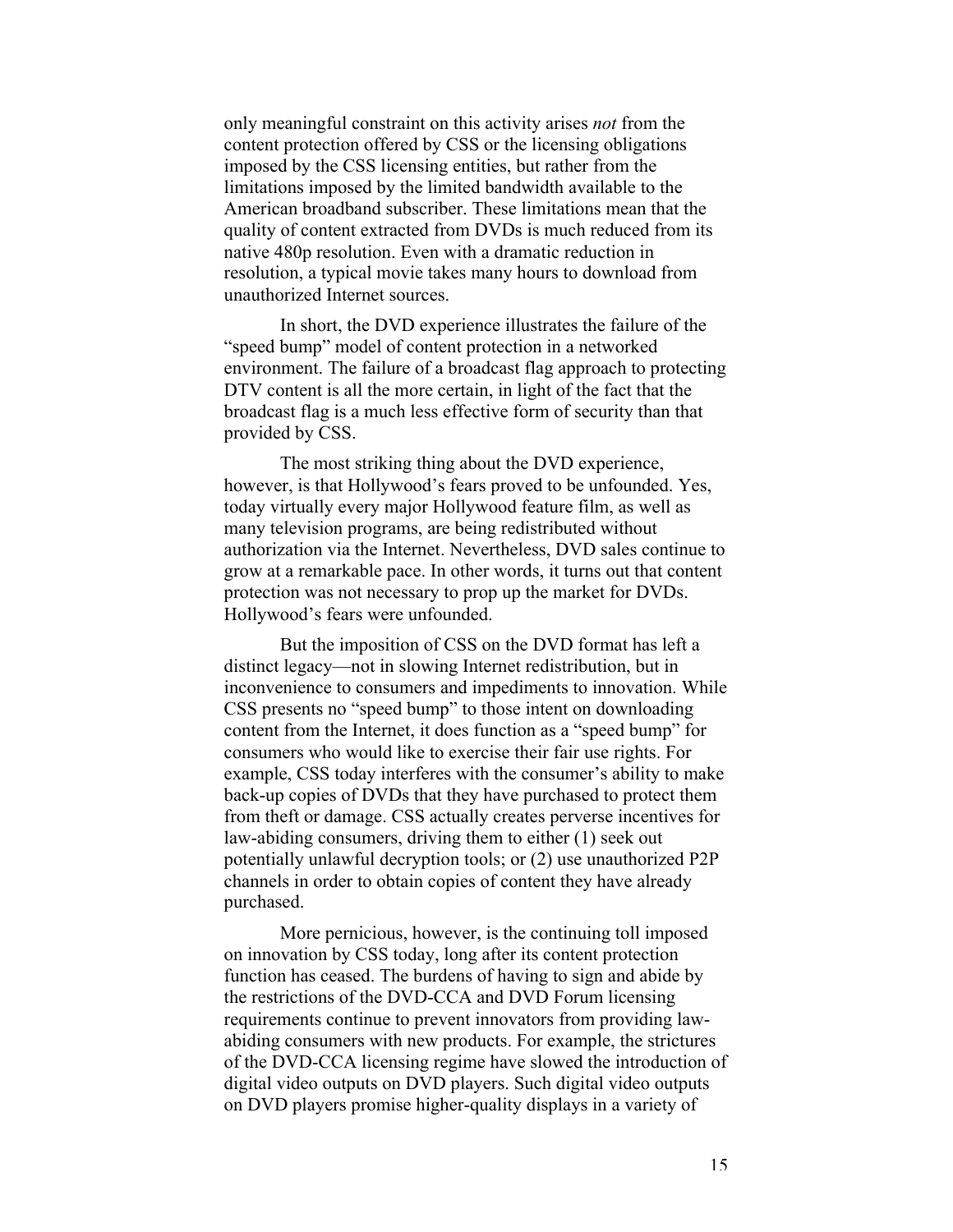home theater applications. In the meantime, high-end HDTV innovators have been forced to engage in a variety of quasi-legal maneuvers in order to deliver high-quality HD home theater installations.42 Similarly, innovators eager to deliver in-home "media entertainment servers" are stymied because they cannot give consumers tools to copy the DVD's they own into a digital "video jukebox" system.<sup>43</sup>

The brief description of the DVD licensing regime included in the Comments of the IT Coalition makes the problem plain. "Because the governance structure provides for consensus among the industries, no one industry can force a specification or rule change on the other industries."<sup>44</sup> While this may foster "consensus," it also throws a blanket on the embers of innovation. DVD innovators who need adjustments to existing DVD standards must first convince their "industry" (i.e., their competitors) of the wisdom of a new DVD product category, then must convince two other "industries" (which may include further competitors), and only then will be allowed to ship their product. It is bad enough when industry groups impose market restraints of this kind via voluntary agreement. The MPAA Proposal, however, calls on regulators to step in to stifle free competition in the DTV market.

Innovation thrives in the absence of stricture. Conditioning the introduction of new products on inter-industry "consensus" between incumbent industry players inevitably exacts a toll on innovation, a toll that is ultimately paid by consumers in the form of fewer products and higher prices. For that reason, forcing DTV innovators into the limited number of output and recording technology options contained on "Table A" (or into burdensome regulatory proceedings in order to certify alternative technologies) will necessarily retard marketplace innovation in DTV technologies.

> C. "Encrypt at source" will not necessarily be any more effective than the broadcast flag.

 <sup>42</sup> Jerry Del Colliano, "Will High-End DVD Players With Digital Video Outputs Force The Adoption of a Standard?", AudioRevolution (posted Oct. 11, 2002) (available at: http://www.audiorevolution.com/news/1002/11.digitalconnection.s html).

 $43$  Email communication with Marc Canter, founder of Broadband Mechanics, a venture-funded, privately held Delaware corporation, in connection with the Community Maker product, which includes a software-based home media jukebox.

<sup>&</sup>lt;sup>44</sup> Comments of the IT Coalition (submitted Dec. 6, 2002), p. 18, n.46.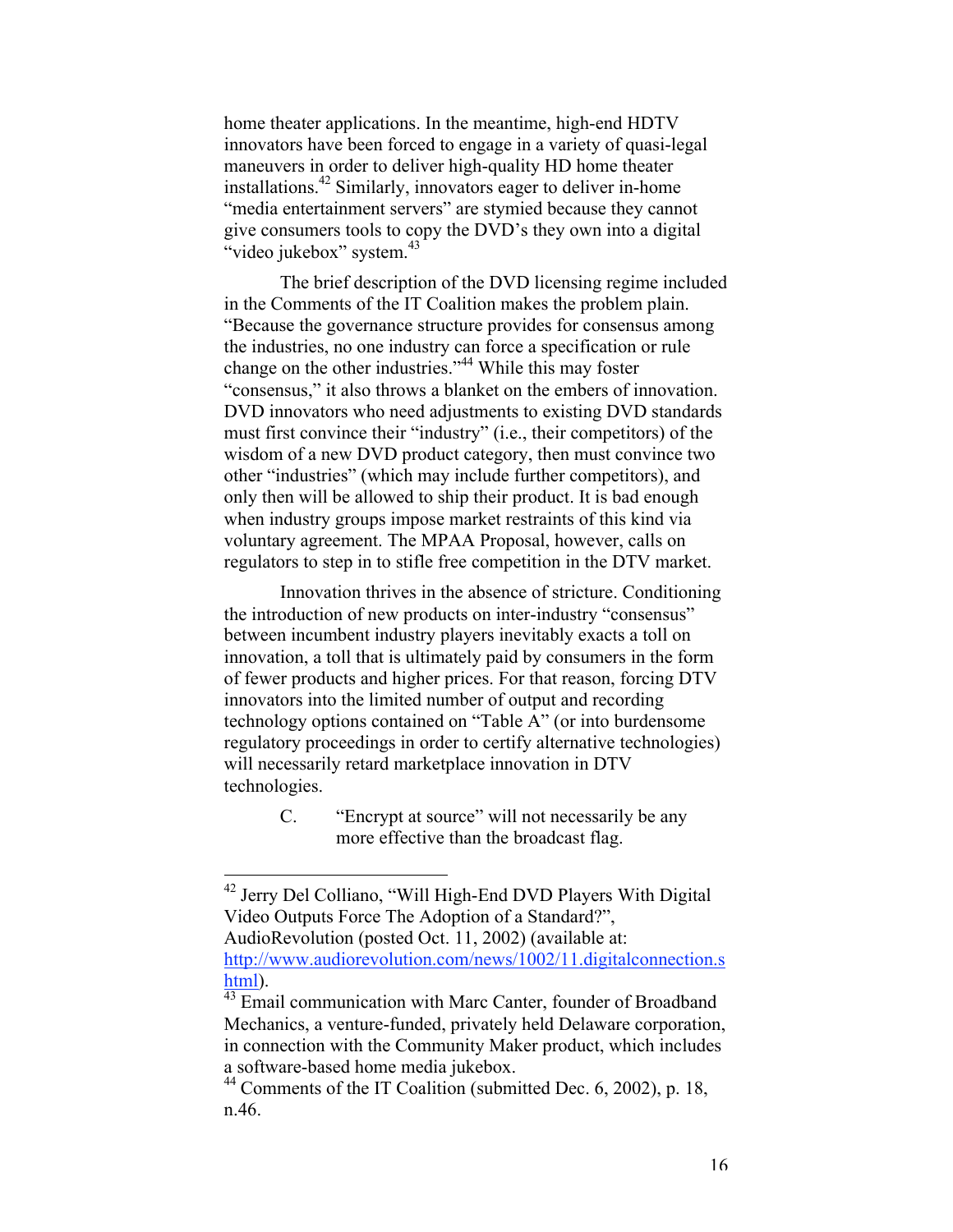Several commenting parties suggest that an approach that encrypts DTV broadcast signals as the source would be superior to a broadcast flag approach. $45$  EFF takes no position on the merits of an "encrypt at the source" approach, as no party has presented for evaluation an alternative regulatory proposal based upon it. It is not apparent whether such an approach would require a federal technology mandate, whether such a mandate would be within the Commission's jurisdiction, or what impact any resulting regulatory regime would have on DTV consumers and innovators.

It is worth noting, however, that any "encrypt at the source" approach would suffer from many of the same fundamental security weaknesses as a broadcast flag regime to the extent it embraced a "break-once, break-everywhere" architecture. In particular, so long as DTV content can be redigitized through the "analog hole," no content protection approach is likely to meaningfully slow unauthorized Internet redistribution. In light of this fundamental weakness, any imposition by a "encrypt a the source" regime on consumer welfare or marketplace innovation should be evaluated carefully.

> D. In light of its ineffectiveness as a content protection measure, any consideration of a broadcast flag mandate is premature.

Even the most ardent proponents of the MPAA Proposal admit that, for the reasons noted above, it is inadequate to the task of slowing unauthorized Internet redistribution.<sup>46</sup> They freely admit that additional government regulatory initiatives will be necessary before any broadcast flag regime can be effective. Unfortunately, the proponents of the MPAA Proposal have not explained with any detail what additional incursions of federal regulators into the DTV marketplace will be necessary to address the broadcast flag's manifold inadequacies. Representatives of the motion picture industry have spoken in general terms about the need for a solution to the "analog hole," but no concrete proposals have been presented for evaluation.<sup>47</sup> They have also urged a

 <sup>45</sup> *See, e.g.,* Comments of Motorola (submitted Dec. 6, 2002), pp. 4-5; Comments of Public Knowledge and Consumers Union (submitted Dec. 6, 2002), pp. 11-13; Comments of Veridian Corp. (submitted Oct. 30, 2002), pp. 7-8.

<sup>46</sup> *See, supra,* n. 27.

<sup>47</sup> *See* Motion Picture Ass'n of America, "Content Protection Status Report," submitted to the Committee on the Judiciary, United States Senate, April 25, 2002 (available at http://judiciary.senate.gov/special/content\_protection.pdf). A multi-industry "discussion group" has been formed to discuss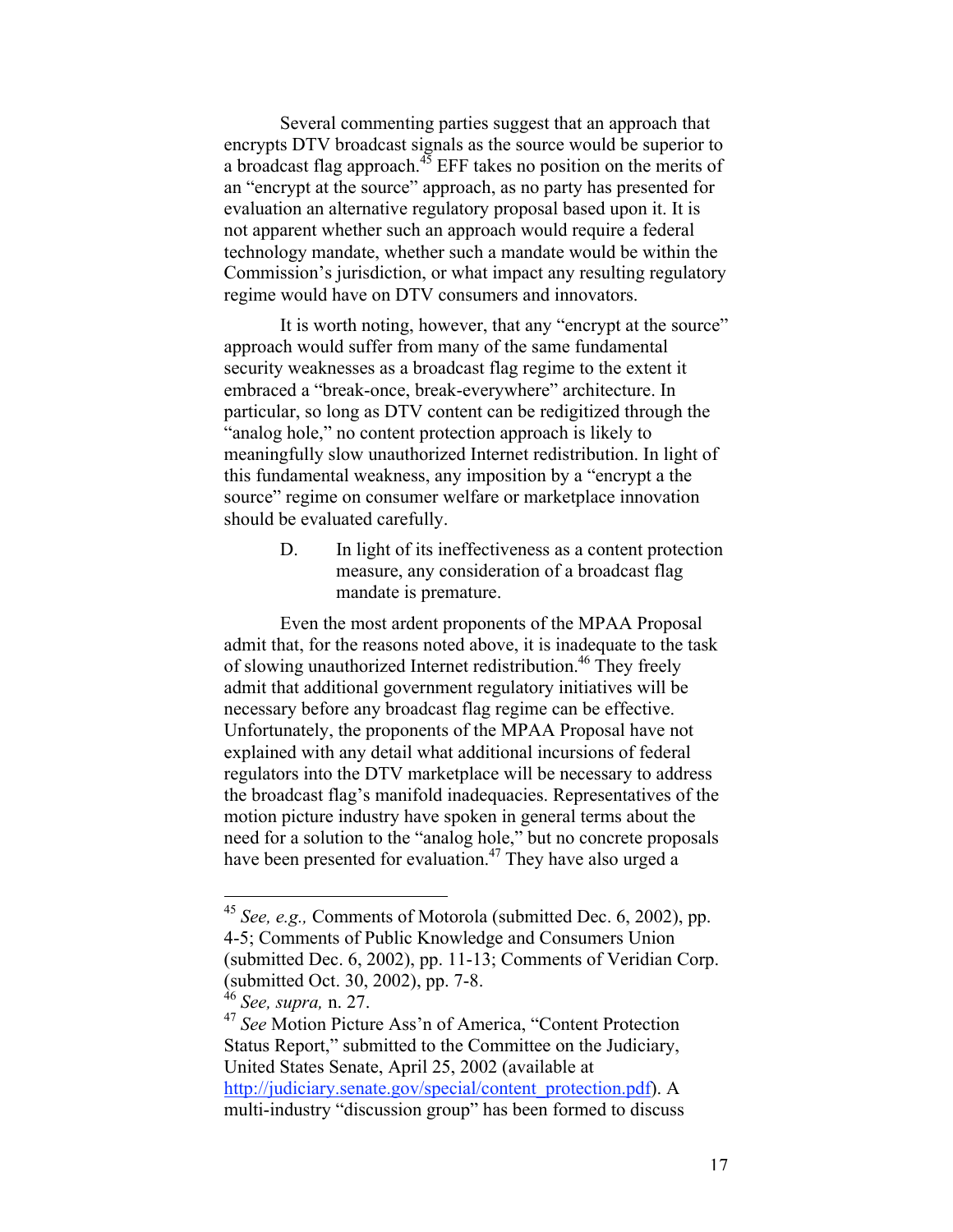regulatory fix for the "problem" of P2P file-sharing, but have presented little in the way of specifics.<sup>48</sup>

Any evaluation of the broadcast flag should proceed from a full understanding of the costs and benefits of the *entire* regulatory regime necessary to make it effective. Every content protection system that depends upon a federal technology mandate interferes in the marketplace for lawful technologies, imposing costs on consumers, innovators, and marketplace competition. Until those who support the MPAA Proposal are able to detail what other regulatory initiatives are necessary to make the broadcast flag effective, it is premature for the Commission to consider imposing a regulatory mandate on DTV technologies.

> E. Alternatives to the Broadcast Flag: Voluntary measures by content owners offer more protection than any broadcast flag regime.

Voluntary measures by broadcasters to increase the resolution of DTV broadcasts will, without any federal interference in the technology market, offer considerably more protection to DTV content than the MPAA Proposal.

As discussed above, the chief limitation on the unauthorized Internet redistribution of DTV content arises from limitations on the capacity of consumer broadband connections. As discussed above, it appears that these limitations are not likely to change dramatically in the near-term. However, even if consumer broadband bandwidth were to increase, content owners could obtain additional protection for their DTV broadcast content by requiring that broadcasters transmit in higher resolution formats, such as 720p or 1080i. The Fox network, for example, currently broadcasts its DTV content in 480p resolution. This level of resolution today appears to offer adequate protection from Internet redistribution, as demonstrated by the nonexistence of fullresolution 480p DVD content on popular P2P file-sharing networks. If consumer broadband capacities were to increase in the future, Fox could begin broadcasting at higher resolutions, making it more difficult to redistribute the full-resolution content via the Internet.

The benefits of this approach are manifest. First, this approach would provide more meaningful security vis-à-vis Internet redistribution than the MPAA Proposal, which suffers

 $\overline{a}$ 

possible solutions for the "analog hole," but is still far from any consensus recommendations. *See* EFF, *Cruelty to Analog* weblog (available at http://analog.blogs.eff.org).  $48$  *Id.*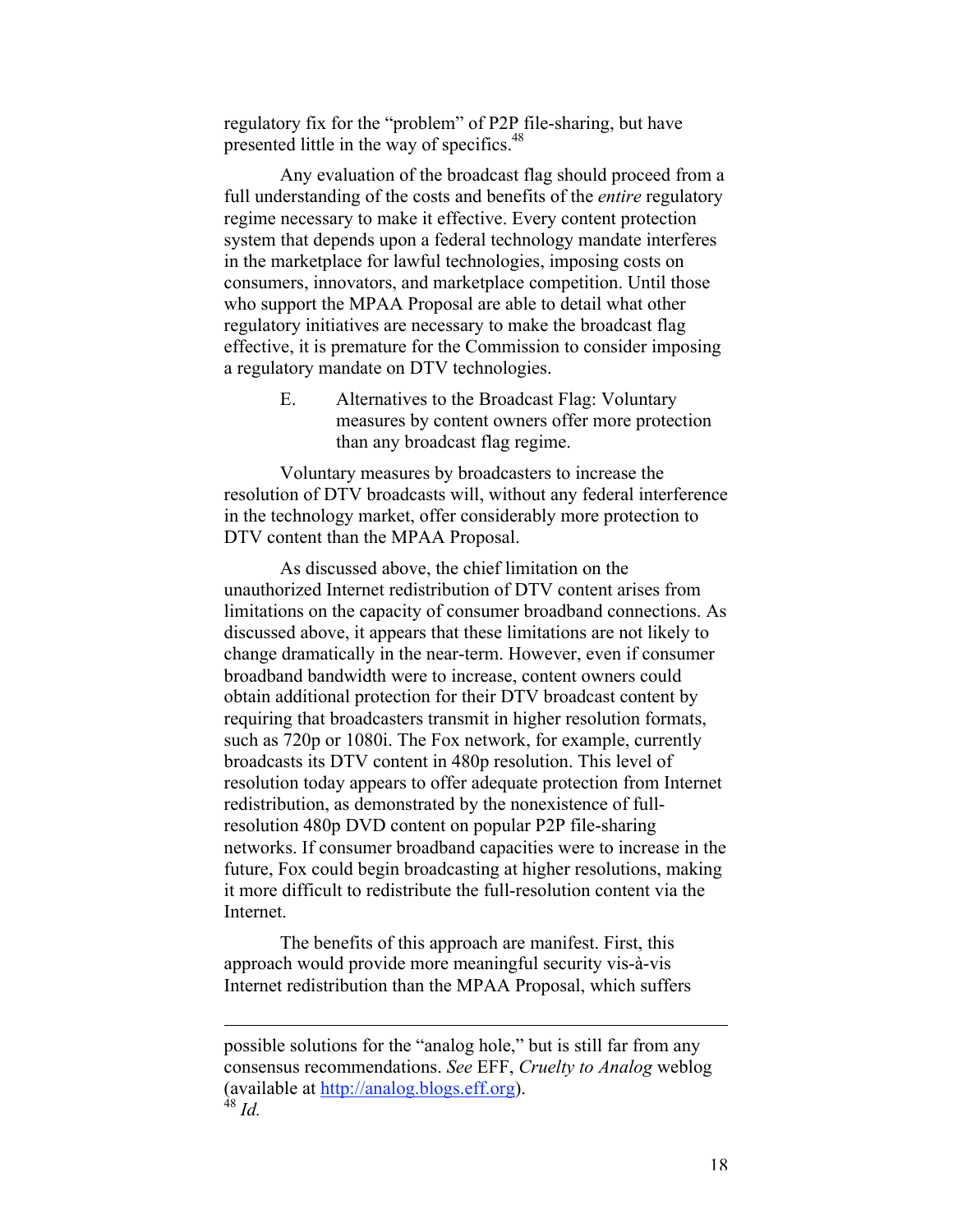from numerous "holes," as discussed above. Second, this increase in protection could be accomplished through purely voluntary cooperation between content producers and broadcasters, requiring no federal interference in the DTV technology marketplace. Third, such a solution would create a meaningful "speed bump" for Internet redistribution without imposing any burdens on legitimate consumer in-home activities, including time shifting and sharing content within existing home networks. Finally, such an approach would have the ancillary benefit of improving the quality of DTV broadcasts, giving consumers a greater perceived incentive to upgrade their equipment and embrace the DTV transition.

> F. Alternatives to the Broadcast Flag: Changes to copyright law.

Put simply, the issue of unauthorized Internet redistribution identified by proponents of the broadcast flag has implications far beyond the DTV context. It is a copyright problem. It requires a copyright solution, rather than medium-specific technology mandates.

In the long run, the challenge posed to incumbent copyright industries by new technologies will have to be addressed not by a patchwork of incomplete regulations on technology, but by changes in copyright law. While such changes are beyond the jurisdiction of the Commission, it is important to note that the rejection of the MPAA Proposal by the Commission does not leave the copyright dimensions of the DTV transition without a steward—the congressional committees with oversight over copyright law are already considering a number of legislative approaches that attempt to address unauthorized Internet redistribution of copyrighted works (including those broadcast on DTV) squarely.

EFF believes that copyright law reform promises a more fruitful path than DTV-specific technology mandates. In particular, EFF believes that consideration of possible compulsory licensing solutions may present a superior approach to the broadcast flag. There is ample precedent for such an approach in the cable context, where the Commission labored for many years with an ineffective and unwieldy set of regulatory mandates relating to redistribution of broadcast signals via cable systems.<sup>49</sup> In the end, Congress

 <sup>49</sup> *See* Botein, *The New Copyright Act and Cable Television—A Signal of Change*, 24 BULL. COPYRIGHT SOC'Y USA, pp. 5-10 (1976); FCC, Cable Television Report and Order, 37 Fed. Reg. 3252-77 (1972).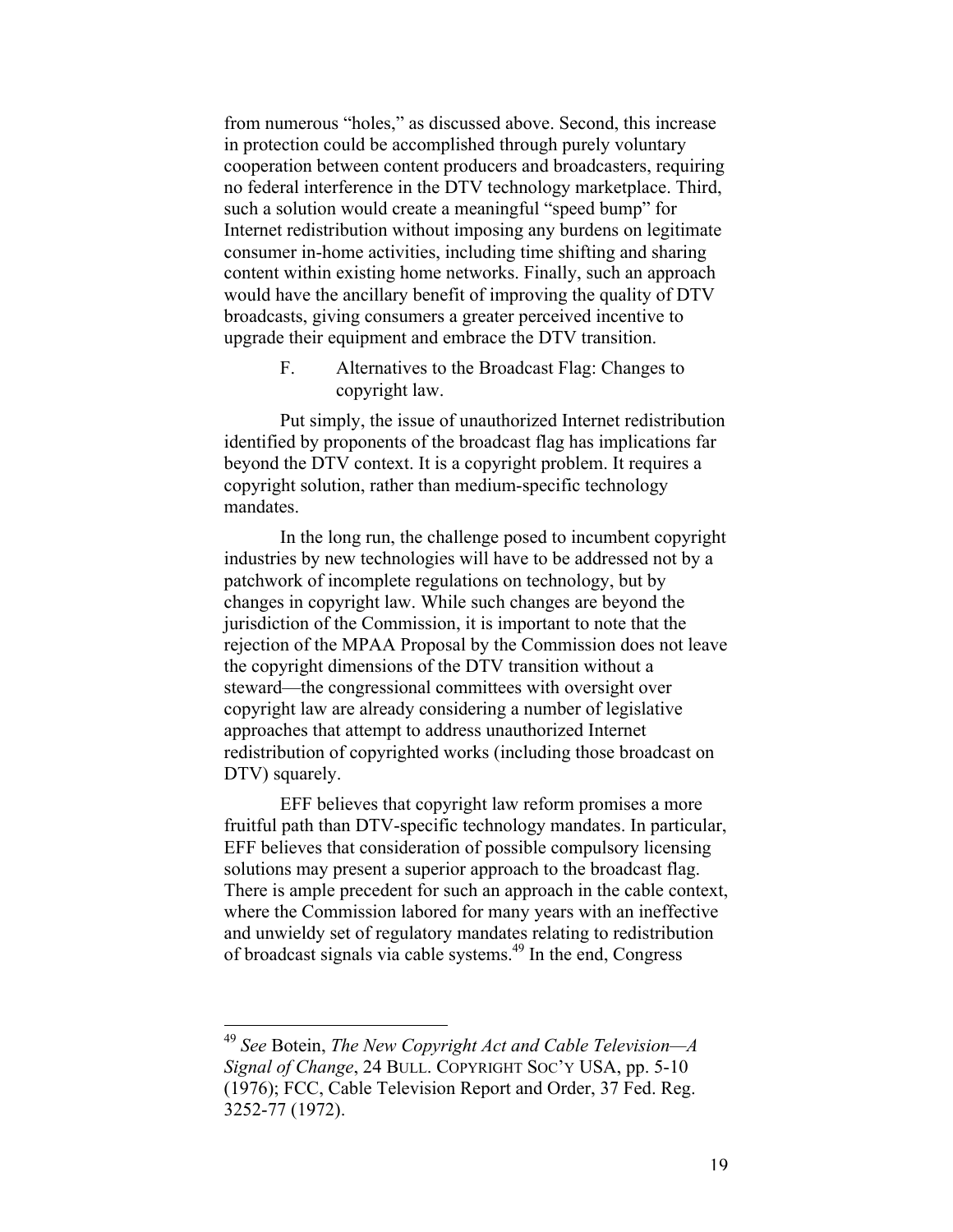stepped forward with a compulsory licensing solution to the copyright concerns of broadcasters.<sup>50</sup>

EFF believes that, should empirical evidence establish that Internet redistribution poses a substantial threat to the DTV transition, Congress should begin evaluating potential compulsory licensing solutions for the Internet context as possible alternatives to technology mandates that burden legitimate consumer activity and marketplace innovation.

> G. The MPAA Proposal will not "level the playing field" with conditional access systems.

Some proponents of the MPAA Proposal urge the Commission to promulgate a broadcast flag mandate in order to "level the playing field" with conditional access systems, such as cable and DBS satellite systems.<sup>51</sup> In their view, unless DTV broadcasters can offer content producers the same level of content protection as their conditional access competitors, those producers will shun terrestrial broadcast in favor of conditional access systems. This will inexorably lead to the demise of free, over-theair broadcast television, or so goes the argument.

This argument cannot withstand scrutiny. As the Commission is well aware, privately-owned conditional access systems and over-the-air broadcasters occupy entirely distinct "playing fields." While they may compete for content and viewers, there is far more separating them than merely the degree of content protection offered by the digital outputs on devices.

The lack of "levelness" in the "playing field" between terrestrial broadcasters and conditional access operators begins with the fact that broadcasters receive their conduit (i.e., the spectrum) for free from the public for 8 year terms subject to numerous regulatory requirements enforced by the Commission. Where content producers are concerned, the "levelness" is also compromised by the fact that terrestrial broadcasters must comply with content restrictions enforced by the Commission. HBO can

 <sup>50</sup> *See* 17 U.S.C. § 111.

<sup>51</sup> *See* comments of Fritz Attaway, Executive Vice-President, Motion Picture Ass'n of America, at the "Battle over the Broadcast Flag: The IP Wars and the HDTV Transition," CATO Institute Policy Forum (Feb. 5, 2003) (available at http://www.cato.org/events/030205pf.html) ("The analog hole is an

issue that applies across the board, but right now we are just talking about the broadcast flag and it will level the playing field. It will put broadcasters in the same position as cable and satellite are today."), at time index 47:30.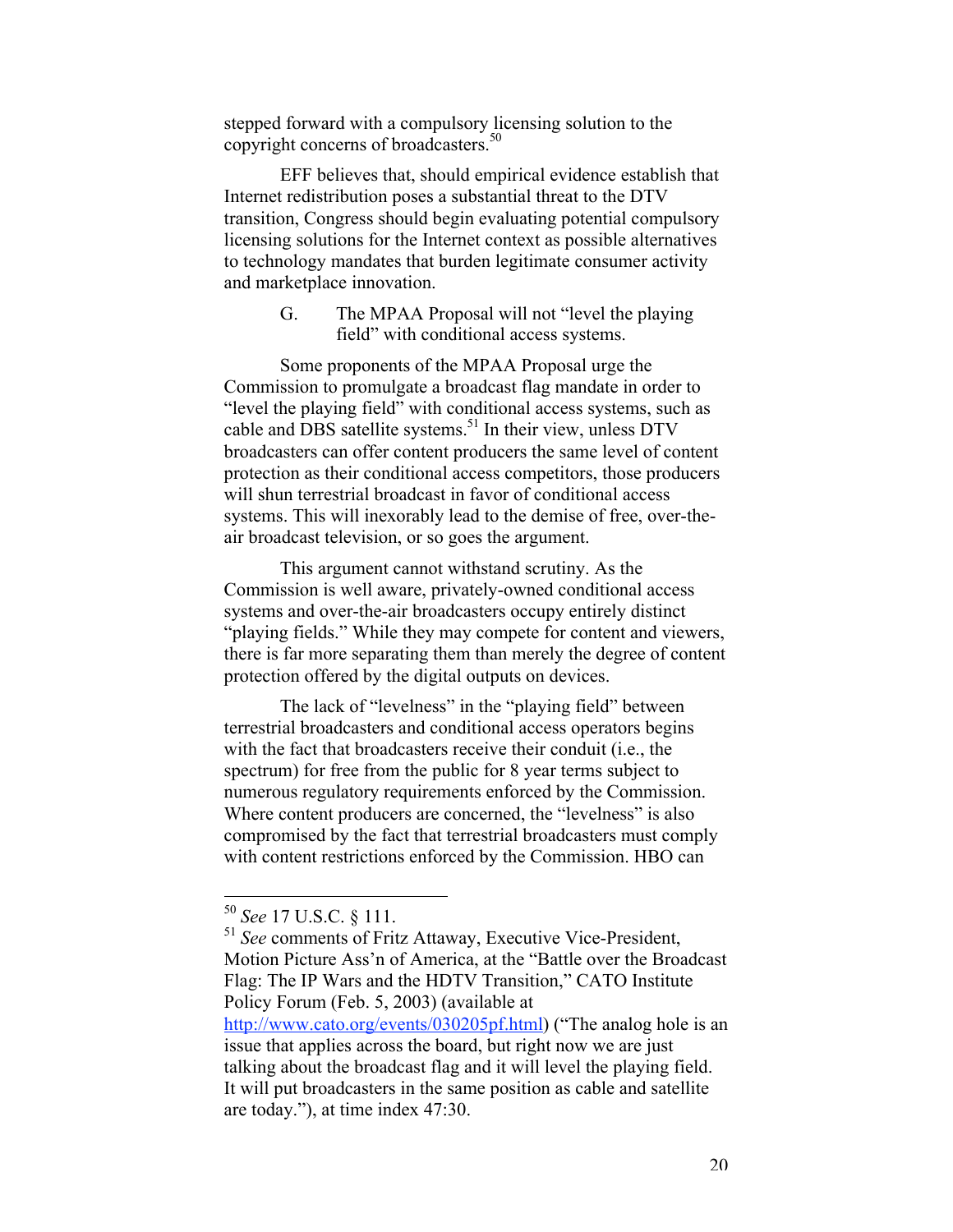deliver *The Sopranos*, NBC cannot. A broadcast flag mandate will do nothing to change that reality. Moreover, conditional access operators generally enjoy contractual privity with their subscribers and frequently own the "set-top boxes" that regulate access to their signals, giving them considerably more control over subscribers than broadcasters can ever hope to achieve over the public.

Marketplace realities also make it clear that the playing field is "unlevel" in myriad ways that will not be addressed by the MPAA Proposal. Content producers already treat premium channels (e.g., pay-per-view, HBO, Showtime) as a distinct market from broadcast television. There is no evidence suggesting that a broadcast flag mandate will change this marketplace arrangement. At the same time, terrestrial broadcast networks continue enjoy their own marketplace advantages, including nationwide reach and consumer recognition. It is not likely that the producers of *The West Wing* will find it worth their while to abandon NBC for Lifetime, solely because a broadcast flag mandate is not imposed on DTV devices by the Commission.

Finally, to the extent that vulnerability to unauthorized Internet redistribution does constitute a relevant factor considered by content producers when licensing their content, the playing field is already effectively level, as the content protection measures announced in the recently-filed Cable MSO-Consumer Electronics Industry Memorandum of Understanding<sup>52</sup> suffer from the many of the same vulnerabilities as the broadcast flag (most notably, the analog hole), and thus will likely prove little better than no protection at all.

Accordingly, content producers choosing between broadcast and conditional access outlets for their high-quality content offerings are not likely to be influenced by the presence or absence of an ineffective broadcast flag regime in the broadcast channel. The proponents of the MPAA Proposal have offered no evidence to suggest that "leveling the playing field" with respect to content protection for digital outputs will have any marginal impact on the market behavior of content producers, in light of the many more important distinctions between terrestrial broadcast and conditional access systems.

#### **IV. The MPAA Proposal Harms Consumers.**

The Commission specifically asked for comments regarding the impact that a broadcast flag mandate would have on consumers.53 In responding to this question, proponents of the

 <sup>52</sup> *See, supra,* n.34.

 $^{53}$  NPRM, at ¶ 9, p.3.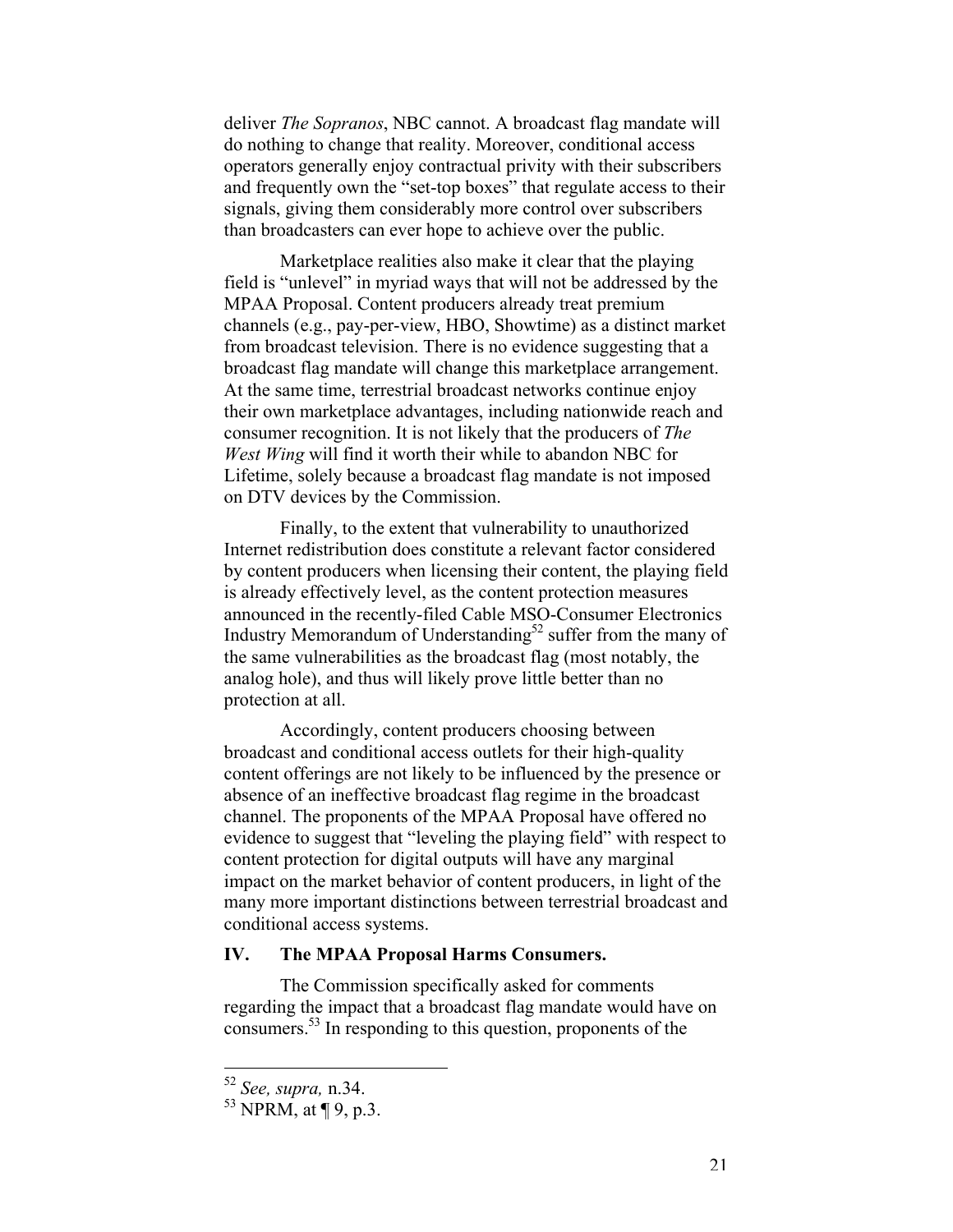MPAA Proposal have failed to identify a single benefit that the mandate would bestow on consumers (other than the self-serving suggestion that content providers will refrain from withholding high-quality content). Rather than identifying any distinct consumer benefit, proponents of the MPAA Proposal are left arguing that consumers, even if not helped, will at least not be harmed.

Nothing could be further from the truth. Consumers will suffer in two distinct ways. First, they will be denied the benefits that would otherwise flow from an open innovative, competitive marketplace for DTV devices. Second, they will suffer because their legitimate, fair use activities will be curtailed.

> A. The MPAA Proposal denies consumers the benefits of "convergence" between the general purpose computing and DTV marketplaces.

In recent years, companies from the computing industry have made inroads into audio/video markets previously the domain of the consumer electronics industry. This "convergence" promises substantial benefits to consumers in the form of increased competition, new innovation, and reduced prices for home entertainment equipment. The Commission, for its part, has specifically acknowledged these benefits as one important motivating force behind the DTV transition.<sup>54</sup>

These benefits are already taking hold in the DTV marketplace. For example, innovations in the area of digital, single-lens video projectors first deployed in corporate conference rooms are now arriving in the home theater marketplace. Epson, for example, has recently repurposed its line of video projectors, originally aimed at the corporate presentation market, for sale into the home theater market.<sup>55</sup> The fact that many of these projectors and their components can be sold into both the consumer and corporate IT marketplaces has meant lower costs, more competition, and more rapid innovation for consumers.

 <sup>54</sup> *See* Advanced Television Systems and Their Impact Upon the Existing Television Broadcast Service, Fourth Report and Order, MM Docket No. 87-268, 11 FCC Rcd 17,771, 17,789 (1996).

<sup>&</sup>lt;sup>55</sup> Epson recently added the PowerLite TW-100 to its product line, the first of its single-lens LCD projectors aimed at the home theater market. Epson has been producing projectors for the corporate presentation market since 1995. *See* Epson Press Release, available at

http://www.projectorcentral.com/news\_story.cfm?news\_id=407.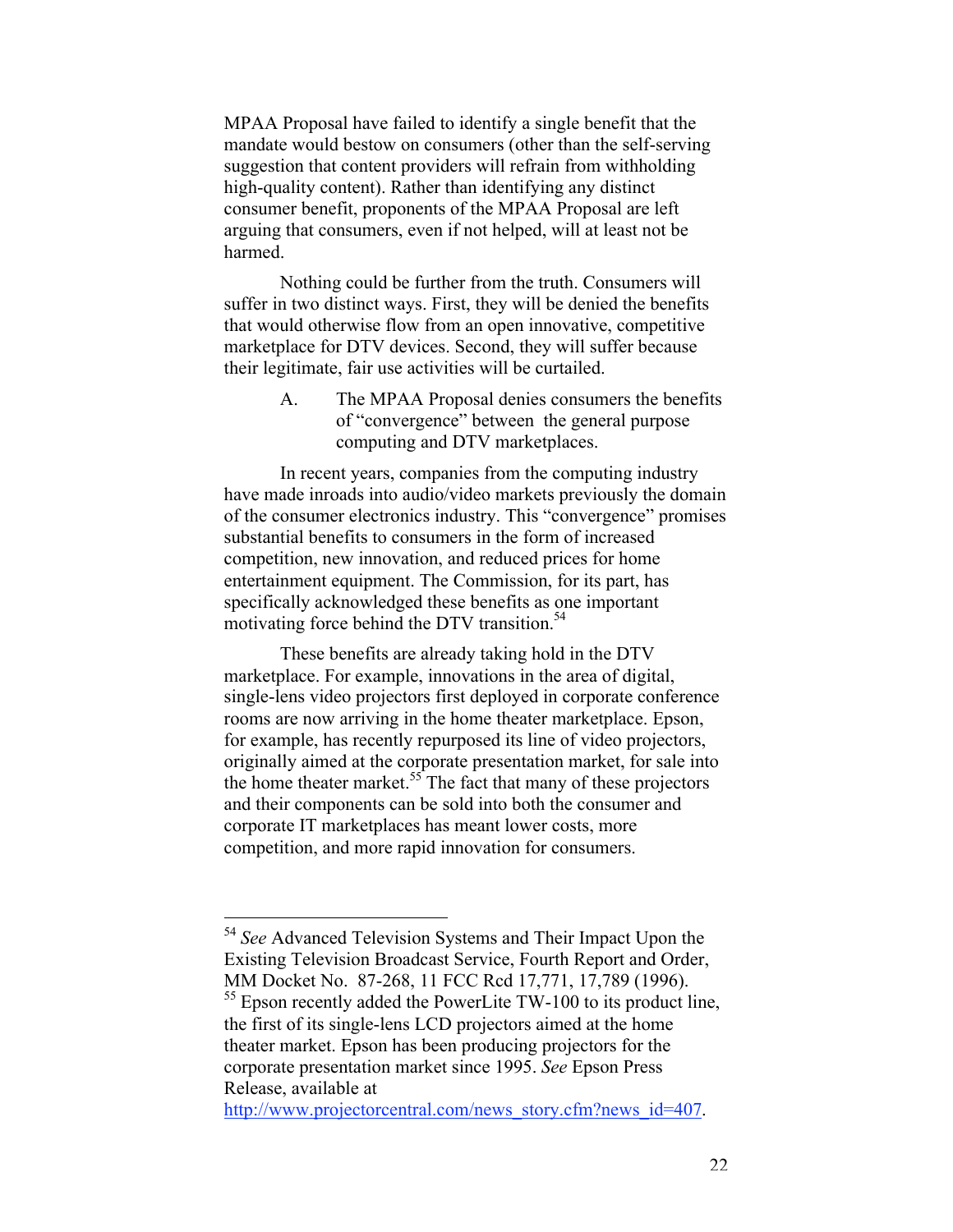Another example is the rise of the personal computer as the heart of a consumer home theater system. Given the rapid pace of innovation, the robust competition, and the constantly falling prices the characterize the PC market, consumers may find that "HTPCs" (home theater PCs) offer the most inexpensive options for entry into the world of DTV. Today, for example, the addition of a \$299 MyHD PCI HD-tuner card to add to an existing PC presents a cheaper road to DTV than the purchase of a stand-alone DTV receiver.<sup>56</sup>

The MPAA Proposal threats to derail "convergence" in the DTV arena by enforcing a separation between the DTV and the general purpose PC markets. Vendors interested in producing wares for DTV will be forced to either add support for the output and recording technologies listed on "Table A," or persuade an arbitral body that their own content protection technologies offer "equivalent" protections.<sup>57</sup> Given the international and highly competitive nature of the general purpose computing marketplace, it is unlikely that vendors in that marketplace will subject all of their products to these strictures.

Accordingly, two distinct markets will likely develop: a market for DTV-capable devices and a market for general purpose PC devices. This artificial distinction will interfere with marketplace competition and increase product costs to vendors who will have to produce distinct devices for the two markets. Should this occur, the loser will be the American consumer, who will end up paying more money for less-capable devices.<sup>58</sup>

 <sup>56</sup> *See, supra,* n.6 (information regarding MyHD HD-tuner card).

<sup>57</sup> Under the MPAA Proposal, every manufacturer of covered ATSC VSB and QAM demodulators would be required to either use "Table A" technologies, or to file an application to have its own protection technology approved by the Commission. *See* MPAA Comments, Attachment C, pp. 2-3. The latter option imposes considerable administrative and legal expense, the delay associated with a "notice and comment" period, and no certainty regarding approval.

<sup>&</sup>lt;sup>58</sup> The other possibility, of course, is that the entire general purpose computer market adopts "Table A" technologies on all of their multi-media capable products. This outcome would effectively transform the MPAA Proposal into a general mandate on all digital media technologies. EFF submits that the submissions in support of the MPAA Proposal are far too scant to support such a wideranging technology mandate.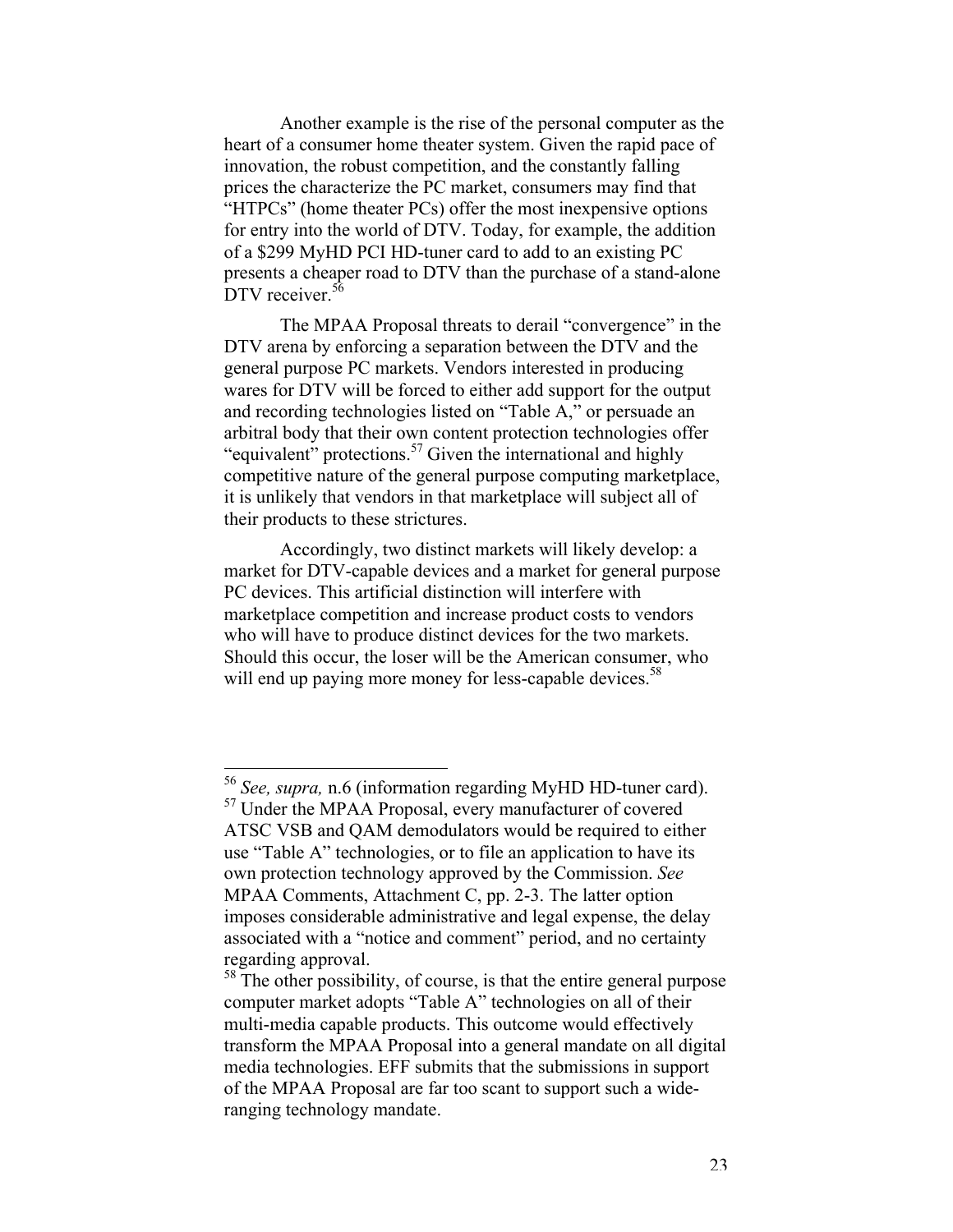In addition, under the MPAA Proposal, the American consumer will be unable to use her existing investment in computer-related technologies to smooth the DTV transition.

For example, by year-end 2003, over nine million American households will have home networks.<sup>59</sup> All of them would have to be replaced in order to interoperate with DTV devices should the MPAA Proposal be adopted. The marketplace for home broadband networking today is robust and competitive, with a variety of technologies (e.g., Wi-Fi, Powerline, and Ethernet) vying in the marketplace. None of the output options proposed for inclusion on "Table A" support any of these existing home network technologies. Consumers interested in having their home network interoperate with DTV would be forced to purchase entirely new networking equipment, assuming "Table A" technologies were eventually extended to include home networking technologies.<sup>60</sup>

> B. The MPAA Proposal would undermine legitimate fair use activities.

EFF in its initial comments identified a number of lawful activities that are available to DTV viewers today that would be curtailed by the MPAA Proposal.<sup>61</sup> For example, under the MPAA Proposal, scholars, teachers and researchers would be prevented from incorporating excepts of broadcast programs into works of scholarship and impeded in their efforts to stitch together excerpts for in-class use. Relatives would be unable to email snippets of broadcast programming to one another. And most importantly, consumers would be barred from using any technologies other than those that incorporated "Table A" technologies, even if another technology were cheaper, faster, more flexible, or otherwise better suited to the lawful application in question.

 <sup>59</sup> *See* Parks Associates, "Broadband Access @ Home III" (summarized at

http://www.smarthomeforum.com/start/show\_news.asp?NID=95).  $^{60}$  DTCP ("5C") is designed to operate over IEEE 1394 (aka Firewire) networks. This networking standard, however, has not been widely adopted in the American home networking marketplace.

<sup>61</sup> *See* EFF Comments, pp. 13-15. The MPAA Proposal may also have unintended consequences for other exceptions contained in the Copyright Act, including exceptions for nonprofit archives, distance learning, and others. *See* Comments of the American Library Ass'n, American Ass'n of Law Libraries, Ass'n of Research Libraries, Medical Library Ass'n, and Special Libraries Ass'n (submitted Dec. 6, 2002), pp. 14-16.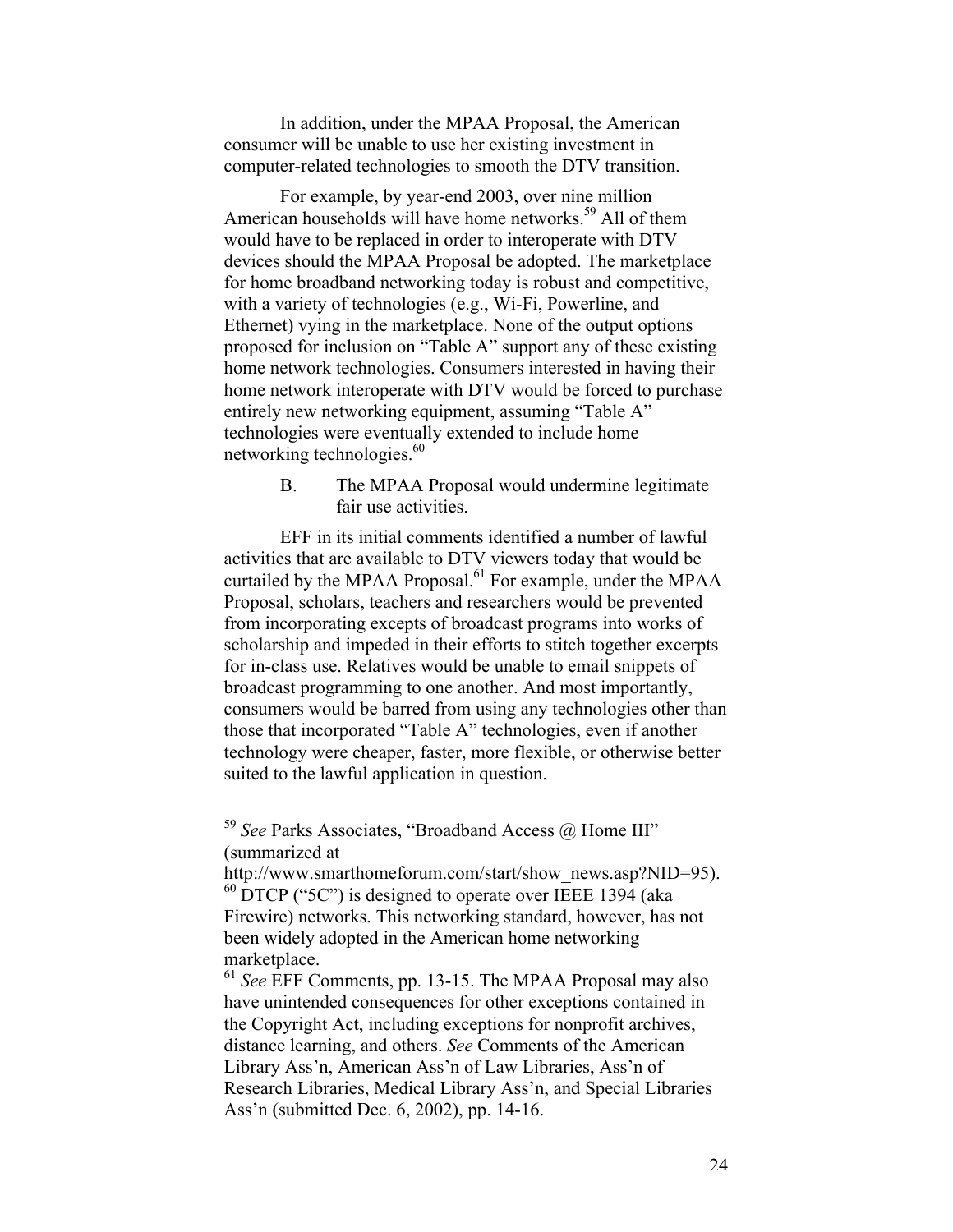Moreover, as discussed in our earlier comments, a broadcast flag mandate cannot hope to accurately predict which asyet-undeveloped uses might be held to be fair uses if tested in court. Fair use is an evolving doctrine, and Congress has left its evolution in the hands of courts. However, if the tools available to DTV viewers are artificially constrained by a broadcast flag mandate, these future fair uses may never have a day in court.<sup>62</sup>

Rather than addressing these fair use concerns, the supporters of the broadcast flag emphasize that the MPAA Proposal would continue to permit in-home copying on devices that include whatever output and recording technologies make their way onto "Table A." For fair use purposes, however, the fact that "compliant" devices may be able to emulate the functions of the VCR (an analog technology nearing its 30th birthday), is simply insufficient.

To say that tomorrow's DTV devices will have all the same buttons as today's analog VCRs is not the same as saying that the fair use rights of the American viewing public have been preserved.

The proponents of the MPAA Proposal suggest that new fair uses will be enabled just as soon as security technologies are developed that meet their unstated requirements (of course, so long as entry onto "Table A" is premised on "market adoption" rather than objective functional criteria, it is impossible to say when a security technology might be "good enough").

In other words, jam yesterday, jam tomorrow, no jam today. This replaces the American tradition of fair use—which permits researchers, teachers and the viewing public to make uses first, ask permission later—with a regime wherein every use is technologically blocked until some as-yet-uninvented security technology is developed and adopted onto "Table A."

C. What about technologies removed from Table A?

The MPAA Proposal incorporates provisions designed to permit the "removal" of output and recording technologies from "Table A." $63$  What will happen to consumers who already own

<sup>&</sup>lt;sup>62</sup> To take one example drawn from the National Sports Leagues Comments, if the MPAA Proposal were adopted, it might prevent courts from ever reaching the question of whether the Internet distribution of home-made sports "highlights" reels might qualify as a fair use.

<sup>63</sup> *See* MPAA Comments, Attachment C, p. 2 (proposing that the Commission create a process for removal of technologies from Table A).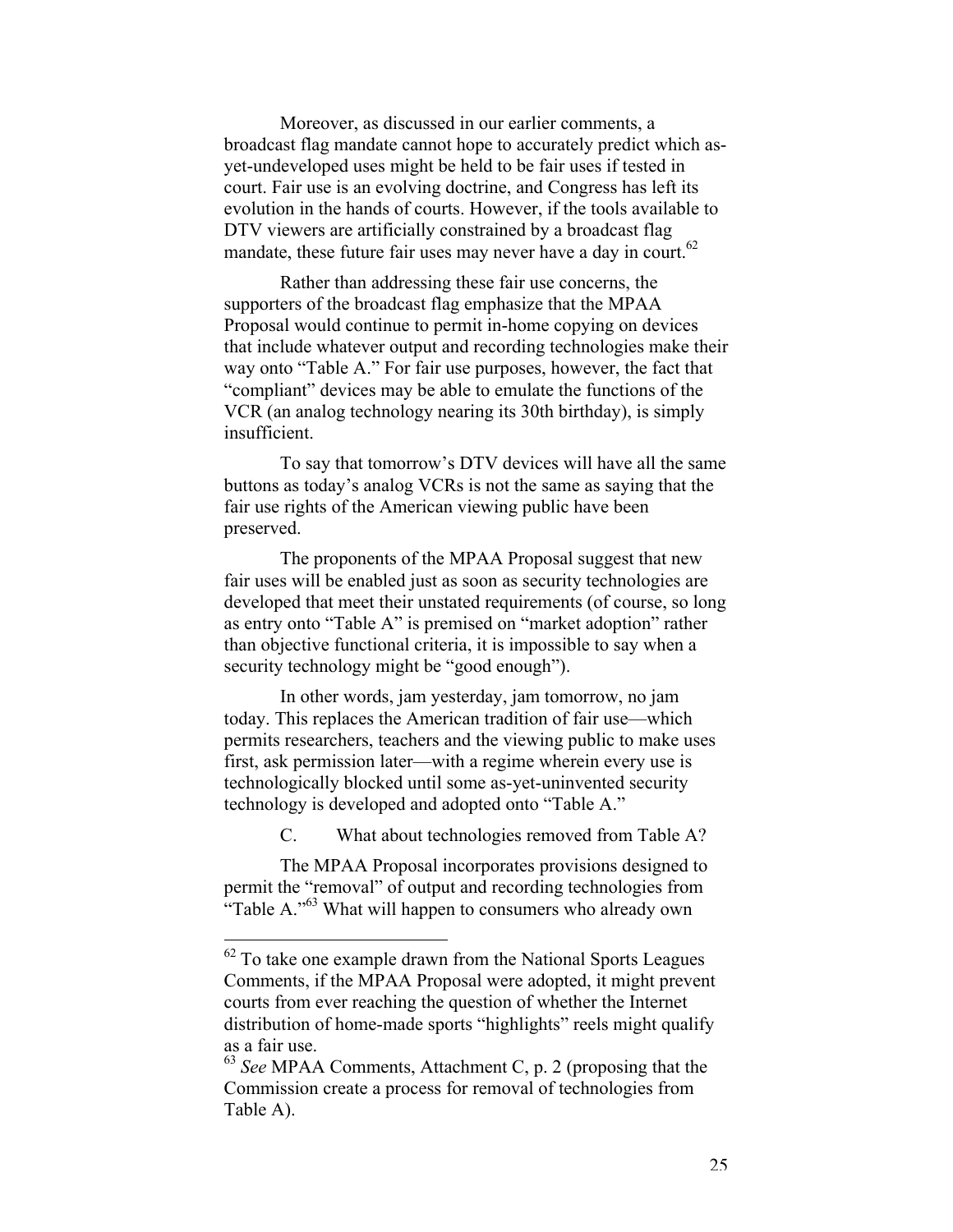devices that incorporate these "black sheep" technologies? Will future compliant devices no longer interoperate with them? Will existing devices be somehow "updated" so as to refuse to interoperate with these legacy "black sheep" devices?

These questions are not addressed in the MPAA Proposal. EFF is concerned that innocent consumers, who committed no infraction other than having purchased a technology that happened to be later compromised by future generations of hackers, will be punished by artificially-induced obsolescence of their DTV investment.

However, if their "compromised" devices are not somehow prevented from interoperating with other "compliant" devices, they will present yet another "hole" that undermines the effectiveness of the already sieve-like MPAA Proposal. This dilemma is unavoidable in any approach that depends on a series of technology mandates, rather than attention to copyright law.

# **V. The MPAA Proposal is anti-competitive, antiinnovation and threatens the constitutional rights of software developers.**

In addition to harm to consumers, the MPAA Proposal will impose burdensome costs on innovation, competition, and the First Amendment rights of computer programmers.

A. There is no basis for the regulation of modulators.

The breadth of the MPAA Proposal's mandate on ATSC demodulators is troubling enough, reaching as it does not only all DTV tuners but also all "downstream" devices, including video recorders, DTV-capable computers, and all DTV-capable display devices.

The MPAA Proposal, however, includes not only a set of regulations on ATSC *demodulators* but also a parallel set of regulations on ATSC *modulators*, which would bring almost all uses of ATSC within the scope of the broadcast flag mandate.<sup>64</sup> The regulation of modulators received virtually no attention in the public meetings of the BPDG, and has received virtually no attention in the initial comments in this docket.

Despite the lack of detailed discussion of this issue, it is significant in its own right. A broad regulation of modulators creates its own set of costs, largely distinct from the costs of the corresponding regulation on demodulators. The MPAA Proposal

 <sup>64</sup> *See* MPAA Comments, Attachment B, Section X.13 – X.15, pp. 15-19.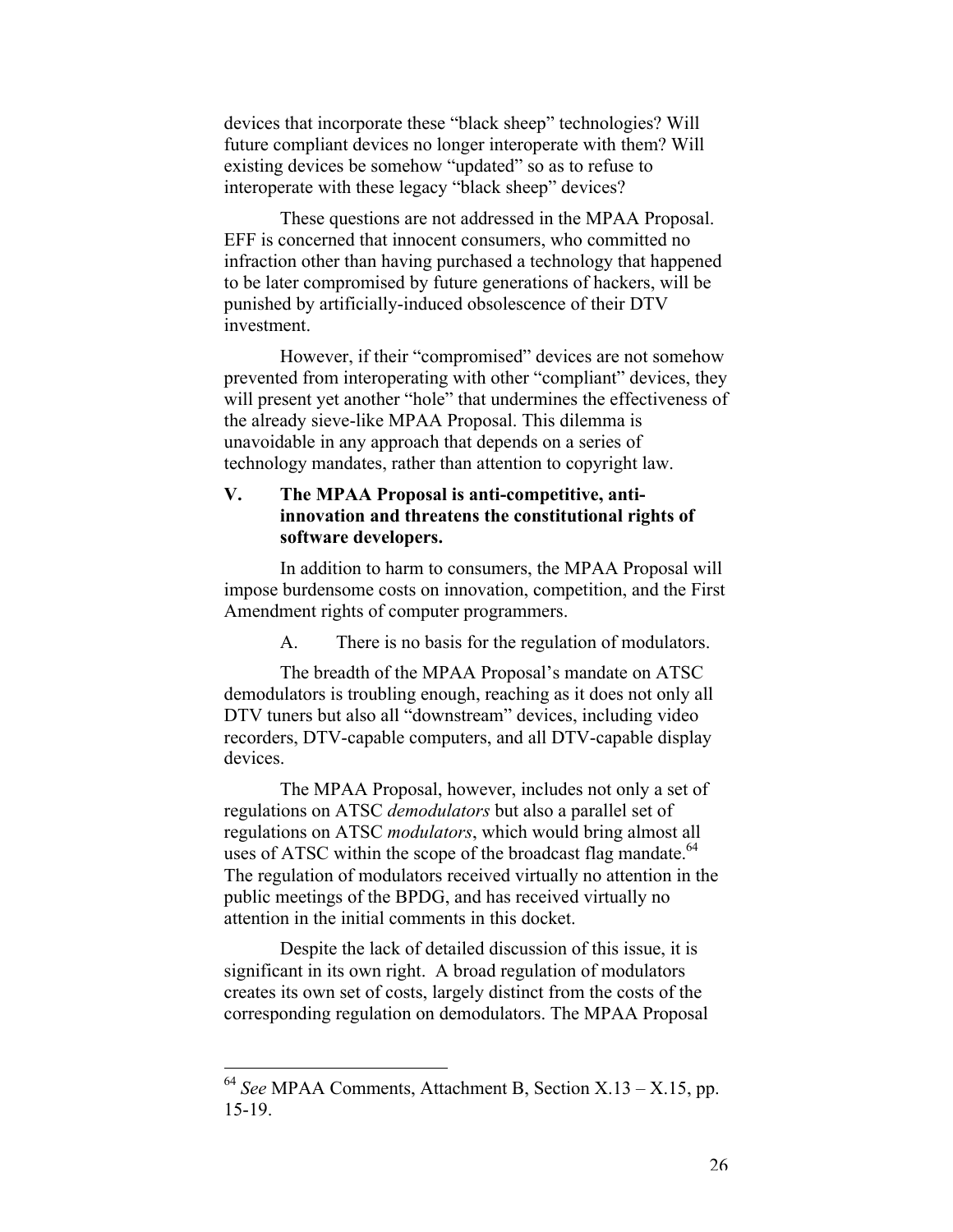makes no attempt to justify this regulation of modulator technology.

Others, however, have contributed hypotheses regarding the rationale behind the modulator regulation proposal. It appears that it may be intended to address a hypothetical threat known colloquially as the "content laundry." Supporters of the MPAA Proposal appear to believe that "content that previously had been marked 'copy never' or 'copy one generation,' such as DVD or Pay Per View content, could be modulated using such [modulation] products," then presumably fed to an otherwise compliant demodulator.<sup>65</sup> Of course, in order to do so, a consumer would first need to defeat the copy controls applied to the DVD or PPV content; the modulation products themselves will not perform this crucial step.

In other words, a viewer who defeats the controls applied to some other content—not a DTV broadcast, but perhaps a DVD—could choose to supply the decrypted and uncontrolled content thus obtained to a "consumer modulator" that disguises this content as a terrestrial television broadcast. But why? A viewer who defeats the content protection measures on DVD or PPV content has a wide variety of options for recording and playback. The use of the "consumer modulator" device is only one of many, and it appears needlessly cumbersome.

Others have suggested that this scenario is only plausible if the scofflaw were attempting to evade an as-yet-undeveloped watermarking mandate.<sup>66</sup> In any event, until this proposed technology mandate, apparently unrelated to the issue of broadcast DTV, is further justified, EFF joins the IT Coalition in urging the Commission to reject it as both premature and inadequately supported in the record.

> B. "Table A" poses serious risks of anti-competitive harm to the market for DTV technologies.

In our initial comments, EFF emphasized the potential anticompetitive effects that would accompany any broadcast flag mandate. Others also made similar points. $67$  Not only does the MPAA Proposal suffer from the flaws detailed previously, but the "Table A" procedures included in it introduce several additional anti-competitive consequences for the DTV marketplace.

 <sup>65</sup> Comments of DTLA, p. 8.

<sup>66</sup>  *See* Comments of the IT Coalition, pp. 29-30.

<sup>67</sup> *See* Comments of Public Knowledge and Consumers Union, pp. 20-21.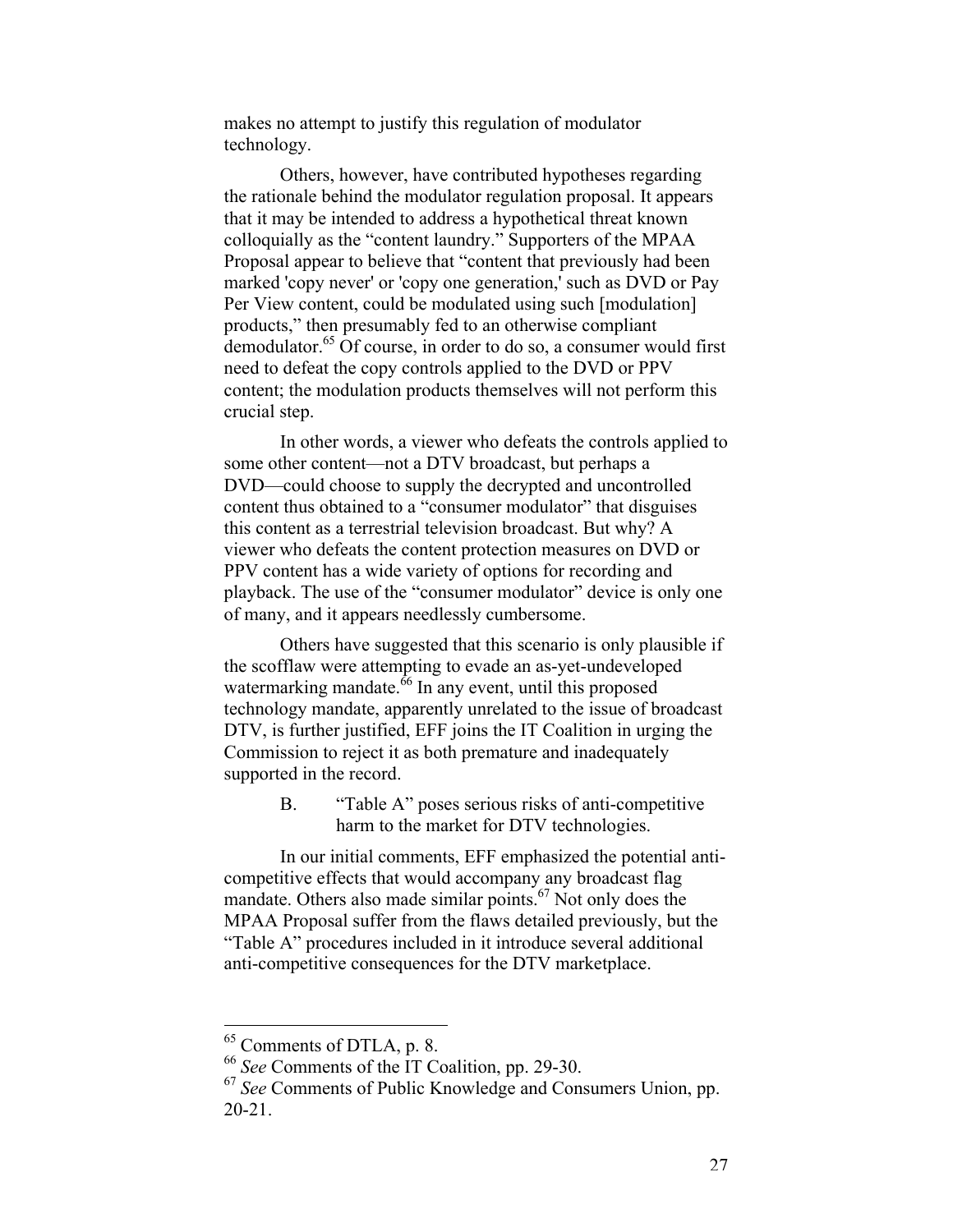The MPAA Proposal would effectively require that the entire DTV device industry conform their technology offerings to the output and recording technologies that appear "Table A."<sup>68</sup> Unlike other technology standards, the broadcast flag standards would be mandatory, rather than voluntary. This makes the selection of "Table A" technologies, and the obligations imposed by the private licensing agreements relating to "Table A" technologies, a potential breeding ground for anti-competitive collusion by incumbent DTV industry players intent on slowing innovation and market entry by new competitors.

Of particular concern are "submarine" obligations incorporated into the private licensing agreements that companies must sign in order to have access to the "Table A" technologies. To the extent entrée into the DTV marketplace depends upon access to "Table A" technologies, those who control the "Table A" technologies will have the power to act as gatekeepers over competition in the market.

The MPAA Proposal imposes no meaningful limits on what kinds of "submarine" obligations can be buried in the private licensing agreements that govern access to "Table A" technologies. Both the entertainment and technology industries have incentives to include terms in these agreements that go beyond simply implementing broadcast flag protections. For example, entertainment interests can leverage the broadcast flag mandate by imposing additional, unrelated obligations in the license agreements for "Table A" technologies. For example, the existing license for "5C" DTCP apparently includes an obligation on licensees to implement future watermarking protections, once such a system has emerged from future inter-industry negotiations.

Accordingly, were DTCP to make its way onto "Table A," the broadcast flag mandate would effectively expand to include a *watermark mandate* for any who elect to embrace DTCP. In essence, the private licensing regimes surrounding the "Table A" technologies will effectively delegate to private entities the power

 <sup>68</sup> The MPAA Proposal also envisions an "expedited" procedure whereby technologies "at least as effective" as those already adopted can be used. *See* MPAA Comments, Attachment C, pp. 2- 3. The cumbersome nature of this procedure, as well as the uncertainties that would accompany any arbitration, make it unlikely that a technology company would opt for this course. It is difficult to imagine any technology company making a substantial investment in developing and bringing to market new DTV products in the face of uncertainty regarding whether the technology would survive "notice and comment" review.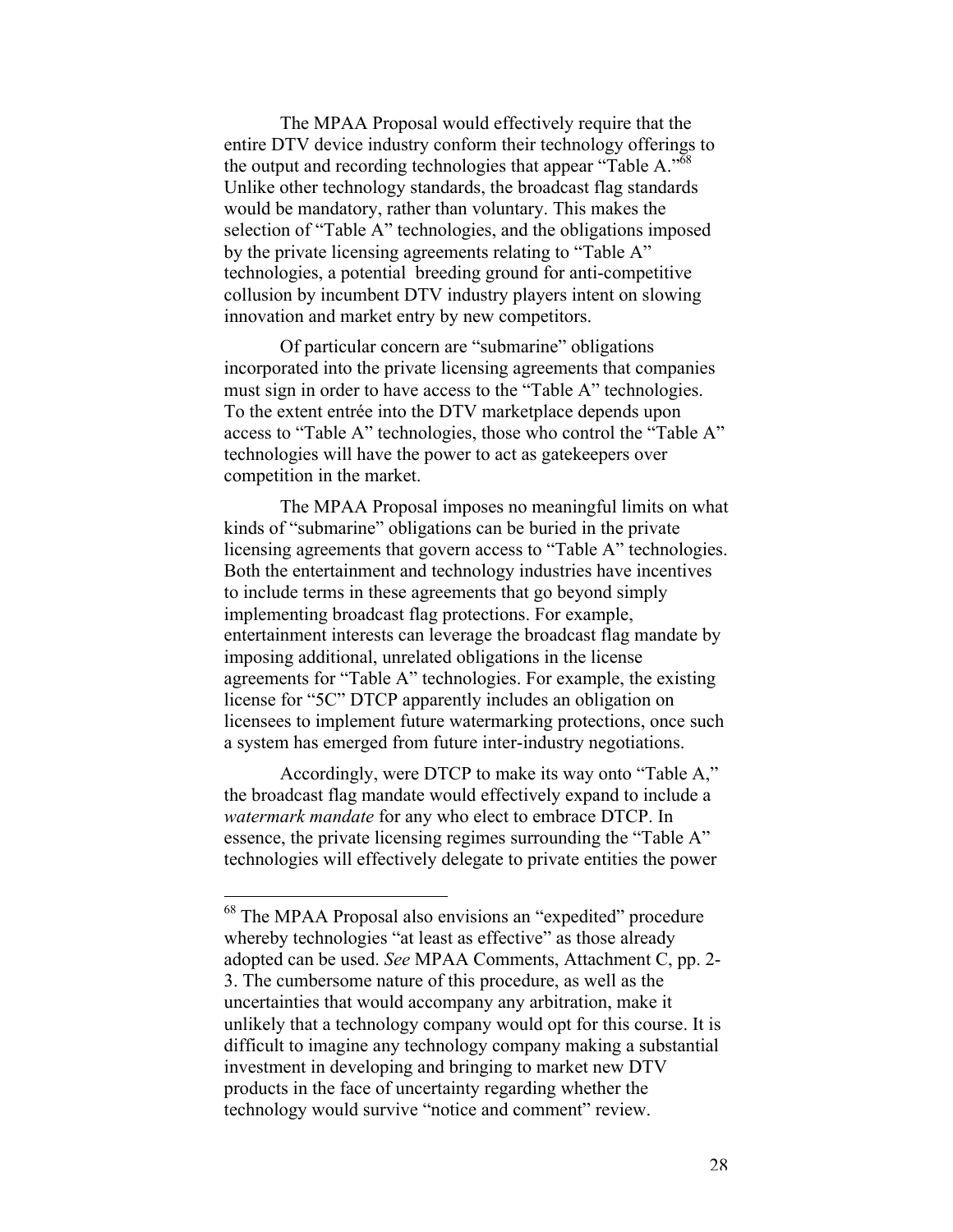to impose new technology mandates on competitors without further oversight by the Commission or legislators. This presents anti-competitive, collusive opportunities for both the technology and entertainment industries.<sup>6</sup>

> C. The MPAA Proposal threatens the First Amendment rights of computer programmers.

The MPAA Proposal suffers from constitutional infirmities insofar as it would ban the distribution of "noncompliant" computer software capable of demodulating ATSC signals.

As discussed in our earlier submission, such software already exists, as demonstrated by the GNU Radio project.<sup>70</sup> GNU Radio is free/open source software, which means that its authors give away the source code for the software, encouraging others to modify and improve upon it. As a result, GNU Radio cannot satisfy the "Compliance and Robustness" requirements of the MPAA Proposal, which require that all ATSC demodulators be implemented in "tamper-resistant" forms that prevent end-user modification.<sup>71</sup> Because free/open source software is, by definition, human-readable and intended for end-user modification and improvement, it cannot be "tamper-resistant."

Accordingly, were the MPAA Proposal adopted by the Commission, it would appear to ban the further publication of GNU Radio source code as a "non-compliant" ATSC demodulation device. Computer code, however, has repeatedly be recognized by courts as entitled to First Amendment protections when published for expressive purposes.<sup>72</sup> A ban on the publication of "tamper-friendly" ATSC demodulators implemented in software would therefore raise serious constitutional concerns.

 <sup>69</sup> In this respect, the IT Coalition's call for a "Table A" criteria based upon objective, functional requirements, coupled with a selfcertification procedure for new technologies, is a distinct improvement over the MPAA Proposal.

<sup>70</sup> *See, supra,* n.32.

<sup>71</sup> *See* MPAA Comments, Attachment B, Section X.11, p. 15 (robustness requirements for all covered demodulation products). <sup>72</sup> *See, e.g., Universal City Studios v. Corley,* 273 F.3d 429, 446-49 (2d Cir. 2001); *Bernstein v. U.S. Dept. of Justice,* 176 F.3d 1132, 1141 (9th Cir.), *reh'g in banc granted and opinion withdrawn,* 192 F.3d 1308 (9th Cir. 1999); *U.S. v. Elcom Ltd.,* 203 F.Supp.2d 1111, 1126-27 (N.D. Cal. 2002); *Bernstein v. U.S. Dept. of State,* 922 F. Supp. 1426, 1434-36 (N.D. Cal. 1996).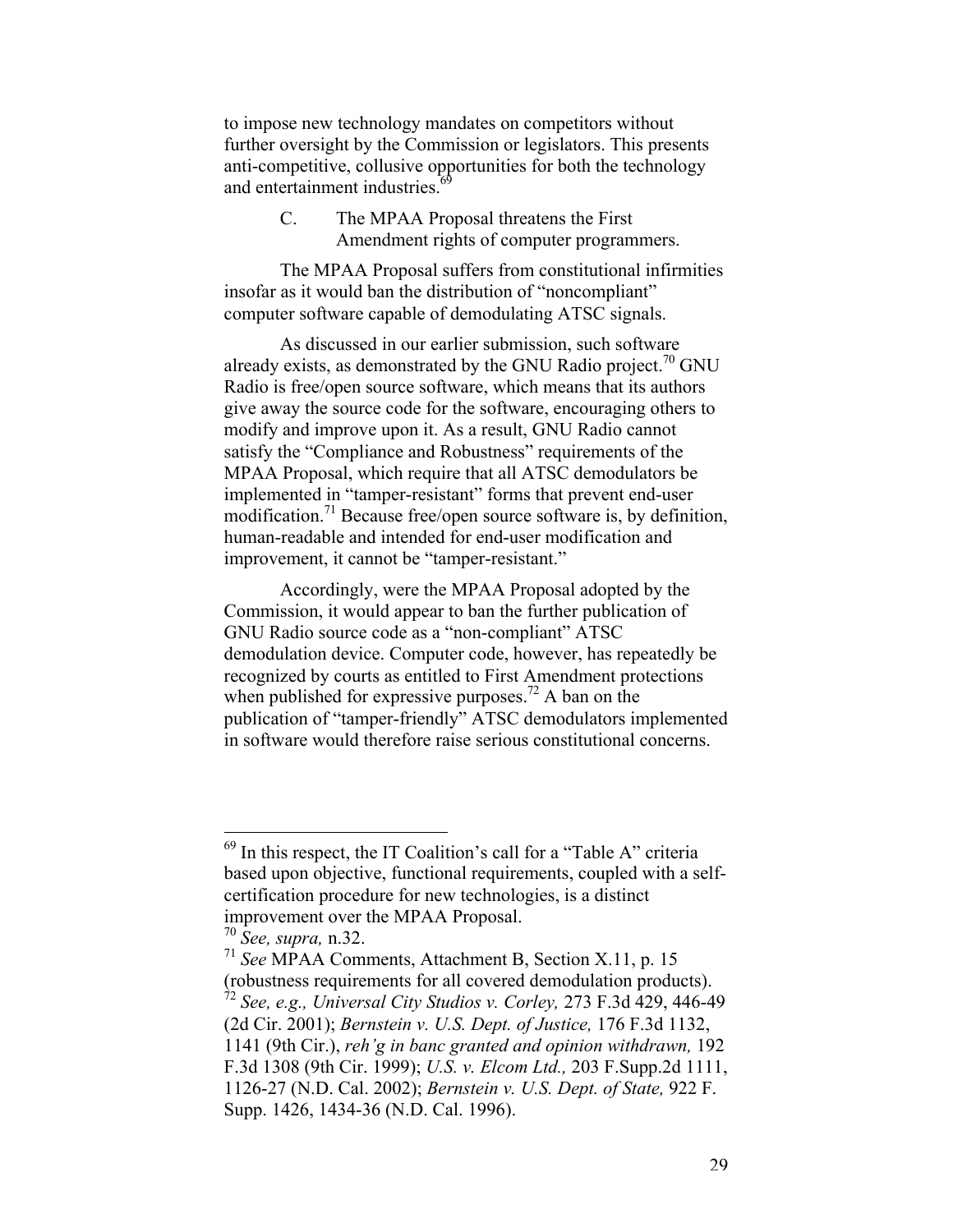# **VI. The weaknesses of the MPAA Proposal stem from the flawed process that lead to its creation.**

Many of the weaknesses in the MPAA Proposal stem from the deeply flawed nature of the BPDG process. The Commission has been urged by several BPDG participants to afford great deference to the "conclusions" or "recommendations" of the BPDG.<sup>73</sup> EFF representatives attended every BPDG meeting. Based on our experience, we urge the Commission to show no deference to the results of this flawed inter-industry effort that yielded no "consensus" recommendation.

First, and most importantly, the BPDG never addressed the fundamental questions raised by the Commission in this docket: whether a broadcast flag mandate is necessary, whether it would provide effective protection from Internet redistribution, and whether its benefits were outweighed by its costs. At no time was any empirical evidence presented to the group on any of these fundamental questions. Instead, the BPDG proceeded from the *assumption* that a broadcast flag mandate was necessary and the best alternative for protecting content. Alternate views, such as the merits of "encrypt at the source" approaches or suggestions that the broadcast flag be scrapped altogether, were given short shrift and ruled "out of scope."

In other words, the BPDG only considered *how* the broadcast flag should implemented, not *whether* it should be.

Moreover, the BPDG followed no formal rules or deliberative process and operated under considerable time pressure. It was dramatically different in these regards from a formal consensus-oriented technical standards body.<sup>74</sup>

The BPDG was not broadly representative. The lack of a formal process (and the appointment of co-chairs only from among MPAA-member studios, CE manufacturers, and computer hardware manufacturers) meant that a variety of constituencies had no effective representation, including:

manufacturers of PVRs, including TiVo and ReplayTV;

manufacturers of ATSC interfaces, such as DTV-tuner cards for PCs;

manufacturers of ATSC semiconductor products;

 <sup>73</sup> *See* Comments of Digital Transmission Licensing Administrator, LLC, p.6; Comments of Viacom, pp. 8-9.

<sup>74</sup> *See, e.g.,* Comments of Verizon, p. 9 (noting important differences between BPDG deliberations and consensus-based standards process).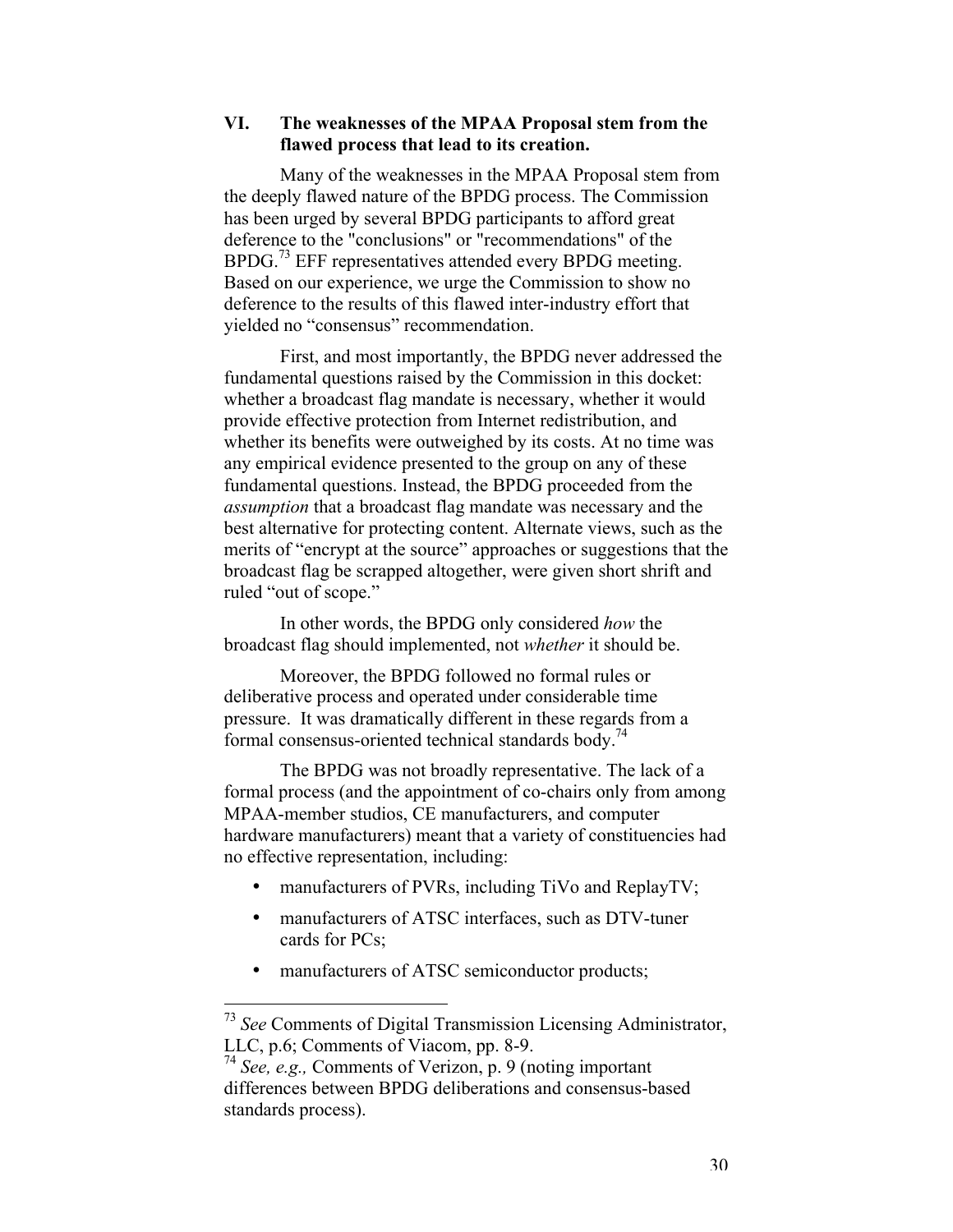computer software developers; independent film-makers; consumer advocates; or ordinary television viewers.

This lack of representation meant that the recommendations from which the MPAA Proposal was drawn necessarily reflected the economic and strategic interests of one or two dozen of the BPDG's largest participants, typically large incumbent companies in their respective fields. Because the BPDG process failed to adequately address the concerns of consumers or consumer advocates or the views of prospective new market entrants, the Commission should view with skepticism any claim that the BPDG's work product should be viewed as a "consensus" on which to base policy-making.

Even among those who were represented, the BPDG deliberations did not result in anything resembling a "consensus." The final conclusions of the BPDG were expressly rejected by a substantial number of BPDG members, including Philips, EFF, CDT, Public Knowledge, and Consumers Union, to name a few.75 In addition, many participants expressed no view on the final recommendations presented. Nothing in the BPDG rules suggests that their silence should be construed as endorsement.

Despite repeated objections by EFF, the BPDG further limited participation by excluding the press, thereby limiting public awareness of the broadcast flag debate. In accordance with CPTWG policy, BPDG routinely and actively excluded from all participation interested members of the press, including reporters from the *Los Angeles Times, Bloomberg News* and *National Journal's Technology Daily*. Members of the press joining teleconference calls were asked by BPDG co-chairs to leave upon identifying themselves.

BPDG issued no press release, announcement, or call for participation. It did not maintain a web site. During the entire span of its deliberations, the only public web site devoted to BPDG's activities was operated by EFF. BPDG's existence was announced directly by CPTWG only to existing CPTWG members and attendees. In-person BPDG meetings were held only in Los Angeles and required a per-meeting payment of \$100 per attendee. This effectively placed direct BPDG participation out of reach of

<sup>&</sup>lt;sup>75</sup> The complete Final Report of the BPDG, including the many appended dissenting views of BPDG participants, is available at http://www.eff.org/IP/Video/HDTV/bpdg-report/.